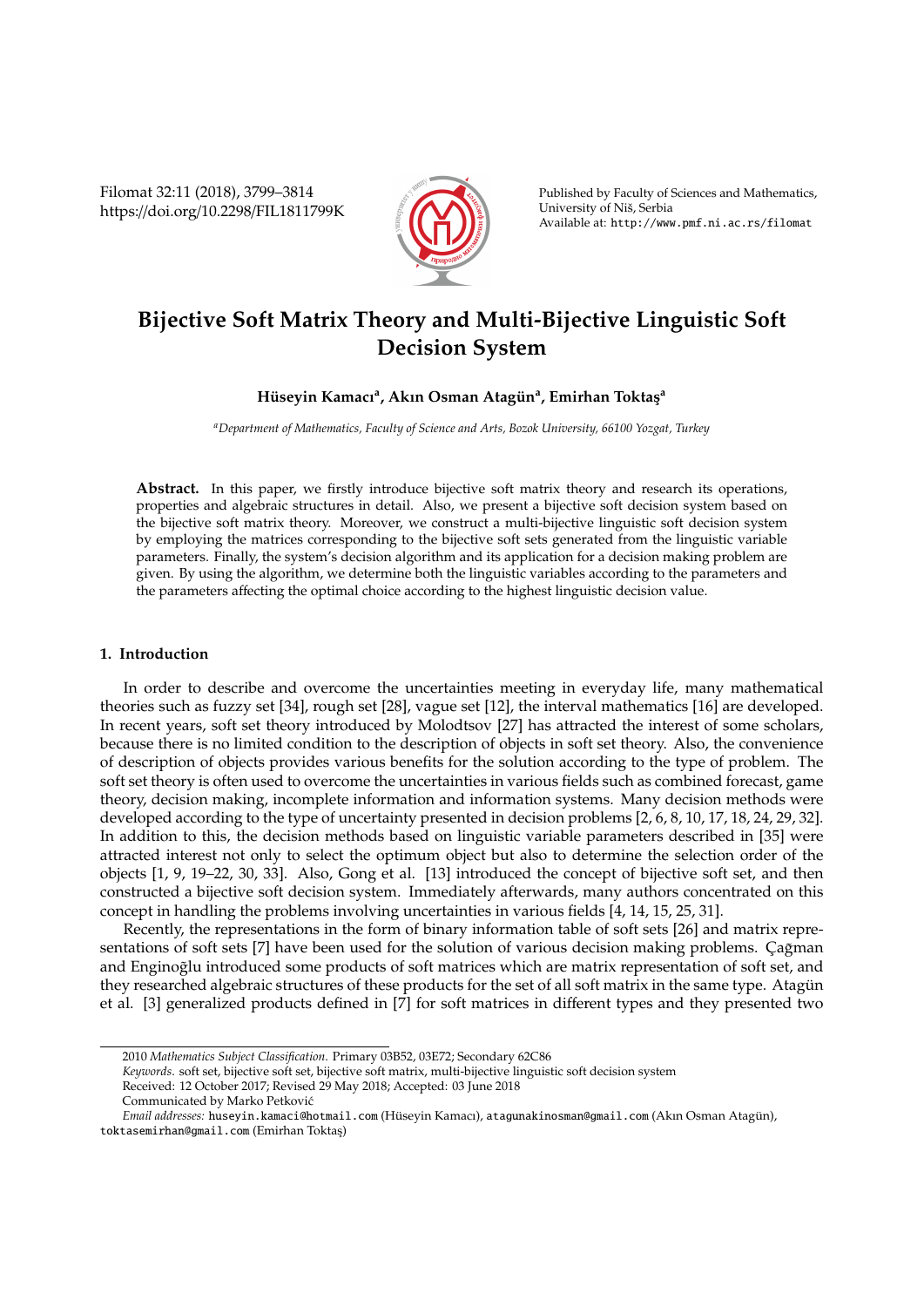monoid for these generalized products. Also, they constructed a decision making method completing some deficiencies of decision method proposed in [7]. Basu et al. [5] introduced the soft matrices in different types with a new viewpoint. They emphasize that these matrices are more useful to solve some decision problems. Feng and Zhou [11] suggested a novel decision algorithm using the discernibility soft matrix which is a special form of the soft matrix.

In this study, we aim adapt to the computer using the matrix representation of the bijective soft set defined in [13]. Thus, we want to make the process of computational faster and easier. Also, we purpose to construct a multi-system that can be used for more than one decision maker by improving the bijective decision systems obtained by means of some products of the bijective soft sets. Moreover, two terms such as high sales and low sales are used in [13]. We aim to use more than two terms by using the notion of linguistic set.

In direction of these purposes, we firstly present the notion of bijective soft matrix and its operations such as restricted-And product and relaxed-And product. We also investigate the basic properties of these operations. At the same time, we show that the set of all bijective soft matrices is a monoid according to the And-product. Afterwards, the bijective soft decision system which forms the basis for future sections is established by using the concepts of max-row soft matrix and density measurement function. In the rest of the paper, we introduce the notions of linguistic set and linguistic-valued function. By using these concepts, we present the multi-bijective linguistic soft decision system and this decision system's algorithm with its application.

#### **2. Preliminaries**

The concept of the soft set was defined by Molodtsov [27] in the following manner: Let *U*, *E* and *P*(*U*) be an initial universe set, a set of parameters and the power set of *U*, respectively and let  $A \subseteq E$ .

**Definition 2.1.** *([27]) If there is a mapping given by*  $F : A \rightarrow P(U)$ *, then the pair*  $(F, A)$  *is said to be a soft set over U. A soft set* (*F*, *A*) *(or with another notation FA) can be written as a set of ordered pair*

$$
(F, A) = \{(e_j, F(e_j)) | e_j \in E, F(e_j) \in P(U)\}\
$$

*where*  $F(e_i) = \emptyset$  *if*  $e_i \notin A$ .

Hence, it is seen that a parameterized family of subset of *U* is a soft set over *U*.

*Notation: S*(*U*) denotes the set of all soft sets over *U*.

**Definition 2.2.** ([7]) Let  $U = \{u_1, u_2, ..., u_n\}$ ,  $E = \{e_1, e_2, ..., e_m\}$ ,  $A \subseteq E$  and let  $(F, A)$  be a soft set over U. If

$$
a_{ij} = \left\{ \begin{array}{ll} 1, & u_i \in F(e_j) \\ 0, & u_i \notin F(e_j) \end{array} \right.
$$

*then the matrix*

|                         |          | $a_{11} \quad a_{12} \quad . \quad .$ |                        |        |                      | $\cdot$ $a_{1m}$ |  |
|-------------------------|----------|---------------------------------------|------------------------|--------|----------------------|------------------|--|
| $[a_{ij}]_{n \times m}$ | $a_{21}$ | $a_{22}$                              | $\ddot{\phantom{a}}$   | $\sim$ | $\ddot{\phantom{0}}$ | $a_{2m}$         |  |
|                         |          |                                       |                        |        |                      |                  |  |
|                         |          |                                       |                        |        |                      |                  |  |
|                         |          |                                       |                        |        |                      |                  |  |
|                         | $a_{n1}$ | $\ensuremath{\mathnormal{a_{n2}}}$    | $\ddot{\phantom{1}}$ . | $\sim$ | $\ddot{\phantom{0}}$ | $a_{nm}$         |  |

*is called a* soft matrix *of the soft set* (*F*, *A*) *over U.*

According to the definition of soft matrix, a soft set (*F*, *A*) is uniquely characterized by the matrix [*aij*]. It means that a soft set  $(F, A)$  is formally equal to its soft matrix  $[a_{ij}]$ .

*Notation: SM*(*U*) denotes the set of all soft matrices corresponding to the soft sets in *S*(*U*).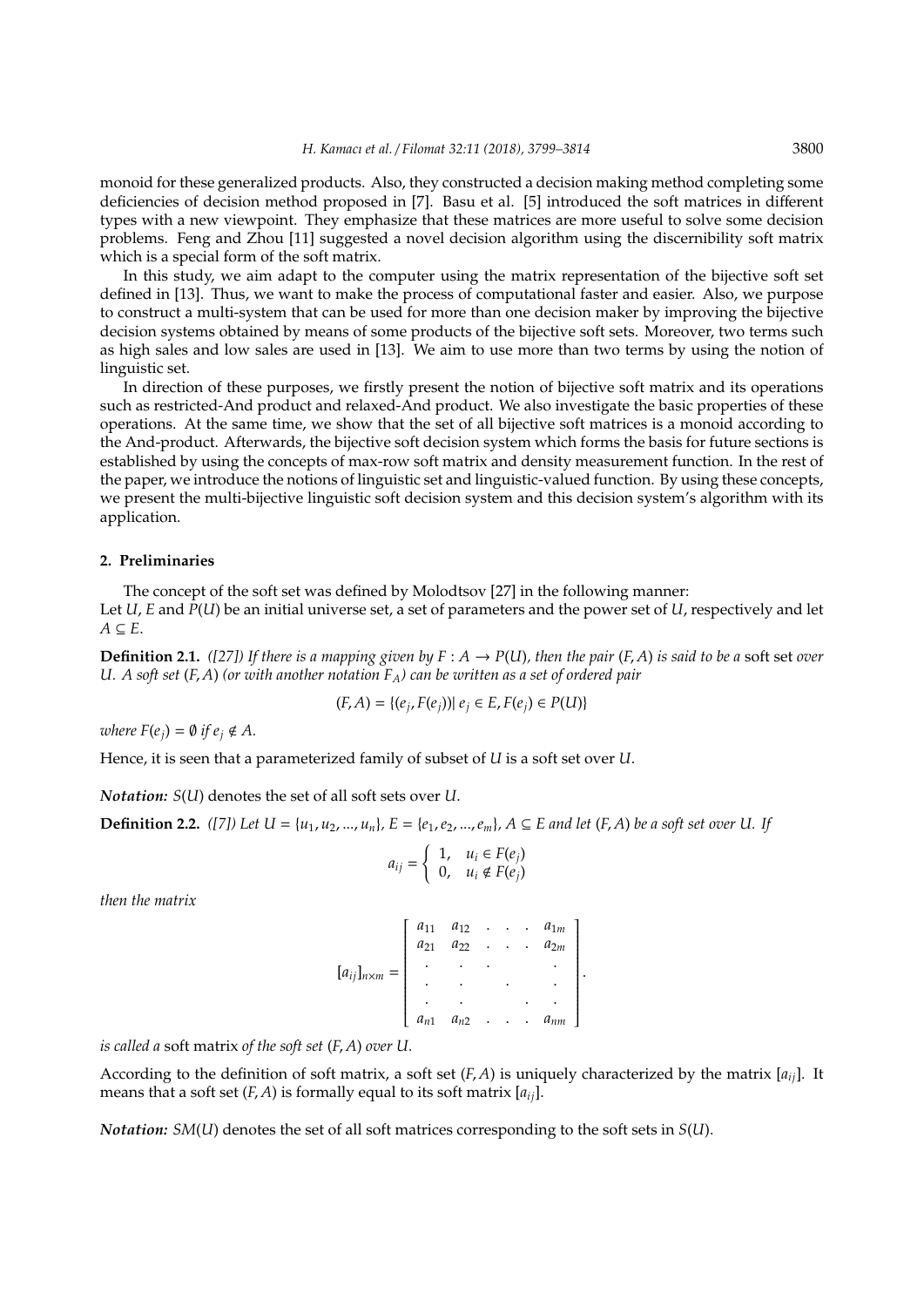**Example 2.3.** Let  $U = \{u_1, u_2, u_3, u_4, u_5, u_6\}$  be a universal set and  $E = \{e_1, e_2, e_3, e_4, e_5\}$  a set of parameters. If  $A = \{e_1, e_3, e_5\}$  and  $F: A \to P(U)$ ,  $F(e_1) = \{u_1, u_3, u_4, u_6\}$ ,  $F(e_3) = \{u_3\}$ ,  $F(e_5) = \emptyset$ , then we write a soft set

$$
(F,A) = \{(e_1, \{u_1, u_3, u_4, u_6\}), (e_3, \{u_3\}), (e_5, \emptyset)\}.
$$

*Then, the soft matrix*  $[a_{ij}] \in SM_{6 \times 5}$  *of*  $(F, A)$  *is* 

$$
[a_{ij}]_{6\times5} = \begin{bmatrix} 1 & 0 & 0 & 0 & 0 \\ 0 & 0 & 0 & 0 & 0 \\ 1 & 0 & 1 & 0 & 0 \\ 1 & 0 & 0 & 0 & 0 \\ 0 & 0 & 0 & 0 & 0 \\ 1 & 0 & 0 & 0 & 0 \end{bmatrix}
$$

.

**Definition 2.4.** *([7]) Let*  $[a_{ij}]$ ,  $[b_{ij}] \in SM_{n \times m}$ *.* 

- 1. If  $a_{ij} = 0$  for all *i*, *j*, then the matrix  $[a_{ij}]$  is said to be a zero soft matrix and it is denoted by [0].
- 2. If  $a_{ij} = 1$  for all *i*, *j*, then the matrix  $[a_{ij}]$  is said to be a universal soft matrix and it is denoted by [1].
- 3. If  $a_{ii} \leq b_{ii}$  for all i, j, then the matrix  $[a_{ii}]$  is said to be a soft submatrix of  $[b_{ii}]$  and it is denoted by  $[a_{ii}] \subseteq [b_{ii}]$ .
- 4. If  $a_{ij} = b_{ij}$  for all i, j, then  $[a_{ij}]$  and  $[b_{ij}]$  are said to be equal matrices and it is denoted by  $[a_{ij}] \equiv [b_{ij}]$ .
- 5. If  $c_{ij} = max\{a_{ij}, b_{ij}\}$  for all i, j, then the soft matrix  $[c_{ij}]$  is said to be union of  $[a_{ij}]$  and  $[b_{ij}]$  and it is denoted by  $[c_{ii}] = [a_{ii}]\widetilde{\cup}[b_{ii}].$
- 6. If  $c_{ii} = min\{a_{ii}, b_{ii}\}$  for all i, j, then the soft matrix  $[c_{ii}]$  is said to be intersection of  $[a_{ii}]$  and  $[b_{ii}]$  and it is denoted *by*  $[c_{ii}] = [a_{ii}] ∩ [b_{ii}]$ .
- 7. If  $c_{ij} = 1 a_{ij}$  for all i, j, then the soft matrix [ $c_{ij}$ ] is said to be complement of [ $a_{ij}$ ] and it is denoted by [ $c_{ij}$ ] = [ $a_{ij}$ ]<sup>c</sup>.

**Definition 2.5.** *((3))* Let  $U = {u_1, u_2, ..., u_n}$ *,*  $E = {e_1, e_2, ..., e_m}$ *,*  $A ⊆ E$  *and let cardinality of A be m*<sub>1</sub>*. Consider* (*F*, *A*) *is a soft set over U. If*

$$
a_{ij} = \begin{cases} 1, & \text{if } e_j \in A \text{ and } u_i \in F(e_j) \\ 0, & \text{if } e_j \in A \text{ and } u_i \notin F(e_j) \end{cases}
$$

*then the matrix*  $[a_{ij}]_{n \times m_1}$  *is called a* reduced soft matrix *of the soft set* (*F*, *A*) *over U. Here*  $1 \le m_1 \le m$ .

In other words, let  $(F, A)$  be a soft set over *U*. Since  $e_i \notin A$  implies  $F(e_i) = \emptyset$ , by eliminating parameters from *E*\*A*, we can construct the soft matrix corresponding to the soft set (*F*, *A*) and then the type of this soft matrix will be  $n \times m_1$ .

We remark that if  $A = E$ , then the reduced soft matrix corresponding to the soft set  $(F, A)$  is equal to the soft matrix corresponding to the soft set  $(F, A)$ . Since only the types of soft matrices and reduced soft matrices are different, we don't use a different display for the reduced soft matrices.

**Example 2.6.** *Consider the soft set* (*F*, *A*) *in Example 2.3. Then the reduced soft matrix*  $[a_{ij}] \in SM_{6\times3}$  *of* (*F*, *A*) *is* 

$$
[a_{ij}]_{6\times3} = \begin{bmatrix} 1 & 0 & 0 \\ 0 & 0 & 0 \\ 1 & 1 & 0 \\ 1 & 0 & 0 \\ 0 & 0 & 0 \\ 1 & 0 & 0 \end{bmatrix}
$$

.

In this paper, from now on the universe *U* has been taken as  $|U| = n$ , i.e. *U* is a set consisting of *n*-elements. Also, all soft matrices will be taken the reduced soft matrices.

Let  $(F, A)$ ,  $(F, B) \in S(U)$  and let the corresponding (reduced) soft matrices of  $(F, A)$  and  $(F, B)$  denoted by  $[a_{ij}]$  and  $[b_{ik}]$ , respectively.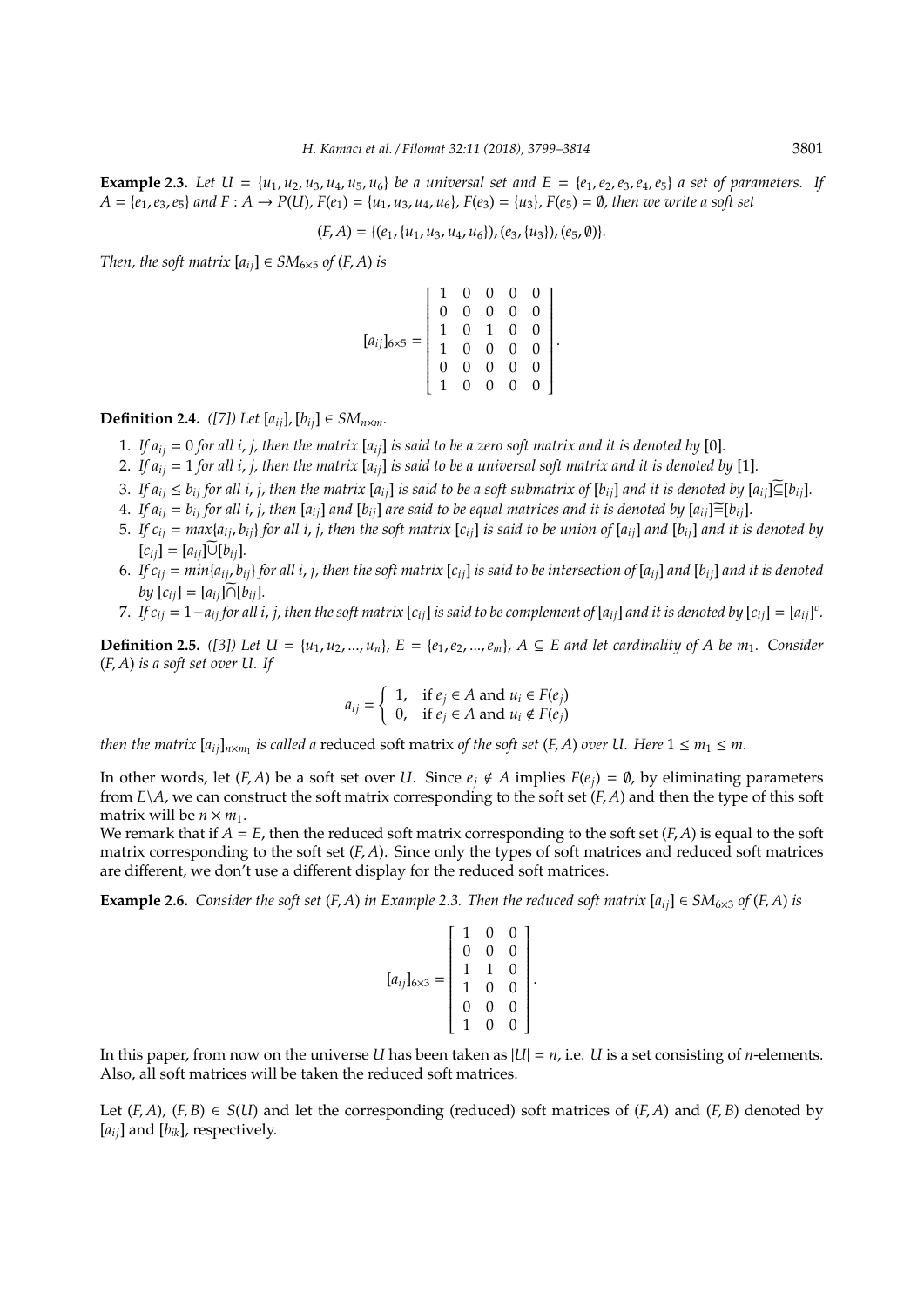**Definition 2.7.** ([3]) Generalized And-product of  $[a_{ii}]$  and  $[b_{ik}]$ , denoted by  $\wedge$ , is defined by

 $\lambda$ :  $SM_{n \times m_1} \times SM_{n \times m_2} \longrightarrow SM_{n \times m_1 m_2}$  $[a_{ii}]$ ,  $[b_{ik}] \longrightarrow [a_{ii}] \wedge [b_{ik}] = [c_{iv}]$ 

*where*  $c_{ip} = min\{a_{ij}, b_{ik}\}$  such that  $j = \alpha$ ,  $p = (\alpha - 1)m_2 + k$  and  $\alpha$  is the smallest positive integer which satisfies  $p \le \alpha m_2$ .

**Definition 2.8.** *([3]) Generalized Or-product of*  $[a_{ii}]$  *and*  $[b_{ik}]$ *, denoted by*  $\vee$ *, is defined by* 

 $\vee$  :  $SM_{n \times m_1} \times SM_{n \times m_2} \longrightarrow SM_{n \times m_1 m_2}$  $[a_{ii}]$ ,  $[b_{ik}] \longrightarrow [a_{ii}] \vee [b_{ik}] = [c_{in}]$ 

*where*  $c_{ip} = max\{a_{ij}, b_{ik}\}$  *such that*  $j = \alpha$ ,  $p = (\alpha - 1)m_2 + k$  *and*  $\alpha$  *is the smallest positive integer which satisfies*  $p \leq \alpha m_2$ .

**Definition 2.9.** *([3]) Generalized And-Not-product of* [*aij*] *and* [*bik*]*, denoted by* − f*, is defined by*

$$
\bar{\lambda}: SM_{n \times m_1} \times SM_{n \times m_2} \longrightarrow SM_{n \times m_1 m_2}
$$
  
\n
$$
[a_{ij}], [b_{ik}] \longrightarrow [a_{ij} \bar{\lambda} [b_{ik}] = [c_{ip}]
$$

*where*  $c_{ip} = min\{a_{ij}, 1 - b_{ik}\}$  *such that*  $j = \alpha$ ,  $p = (\alpha - 1)m_2 + k$  *and*  $\alpha$  *is the smallest positive integer which satisfies*  $p \leq \alpha m_2$ .

**Definition 2.10.** *([3])* Generalized Or-Not-product of  $[a_{ij}]$  and  $[b_{ik}]$ , denoted by  $\vee$ , is defined by

 $\sum_{i=1}^{n}$  :  $SM_{n \times m_1} \times SM_{n \times m_2} \longrightarrow SM_{n \times m_1 m_2}$  $[a_{ij}]$ ,  $[b_{ik}] \longrightarrow [a_{ij}] \vee [b_{ik}] = [c_{ip}]$ 

*where*  $c_{ip} = max\{a_{ij}, 1 - b_{ik}\}$  *such that*  $j = \alpha$ ,  $p = (\alpha - 1)m_2 + k$  *and*  $\alpha$  *is the smallest positive integer which satisfies*  $p \leq \alpha m_2$ .

**Example 2.11.** Let  $U = \{u_1, u_2, u_3, u_4\}$  be a universal set and  $E = \{e_1, e_2, e_3, e_4, e_5\}$  be the set of all parameters. *Assume that*  $A = \{e_1, e_2, e_3, e_5\}$  *and*  $B = \{e_1, e_2, e_4\}$  *are two subsets of E. Then we can write the following soft sets.*  $(F, A) = \{(e_1, \{u_1, u_2\}), (e_2, \{u_1, u_2, u_3\}), (e_3, U), (e_5, \{u_1\})\}$  and  $(F, B) = \{(e_1, \{u_3\}), (e_2, \{u_4\}), (e_4, \{u_1, u_2, u_3\})\}.$ *Hence, the soft matrices*  $[a_{ij}] \in SM_{4\times4}$  *and*  $[b_{ik}] \in SM_{4\times3}$  *corresponding to*  $(F, A)$  *and*  $(F, B)$  *are given as follows:* 

| $\left[ a_{ij} \right] = \left[ \begin{array}{cccc} 1 & 1 & 1 & 1 \\ 1 & 1 & 1 & 0 \\ 0 & 1 & 1 & 0 \\ 0 & 0 & 1 & 0 \end{array} \right] and \left[ b_{ik} \right] = \left[ \begin{array}{cccc} 0 & 0 & 1 \\ 0 & 0 & 1 \\ 1 & 0 & 1 \\ 0 & 1 & 0 \end{array} \right]$ |  |  |  |  |
|-----------------------------------------------------------------------------------------------------------------------------------------------------------------------------------------------------------------------------------------------------------------------|--|--|--|--|
|                                                                                                                                                                                                                                                                       |  |  |  |  |
|                                                                                                                                                                                                                                                                       |  |  |  |  |

*Then, we obtain*

$$
[c_{ip}] = [a_{ij}] \wedge [b_{ik}] = \begin{bmatrix} 0 & 0 & 1 & 0 & 0 & 1 & 0 & 0 & 1 & 0 & 0 & 1 \\ 0 & 0 & 1 & 0 & 0 & 1 & 0 & 0 & 1 & 0 & 0 & 0 \\ 0 & 0 & 0 & 1 & 0 & 1 & 1 & 0 & 1 & 0 & 0 & 0 \\ 0 & 0 & 0 & 0 & 0 & 0 & 0 & 1 & 0 & 0 & 0 & 0 \end{bmatrix}.
$$

*Here the type of soft matrix*  $[c_{in}]$  *is*  $4 \times 12$ *.* 

**Theorem 2.12.** *([3])* The operation generalized And-product is associative, i.e. if  $[a_{ij}] \in SM_{n \times m_1}$ ,  $[b_{ik}] \in SM_{n \times m_2}$  $and$   $[c_{il}] \in SM_{n \times m_3}$ , then

$$
([a_{ij}] \wedge [b_{ik}]) \wedge [c_{il}] = [a_{ij}] \wedge ([b_{ik}] \wedge [c_{il}]).
$$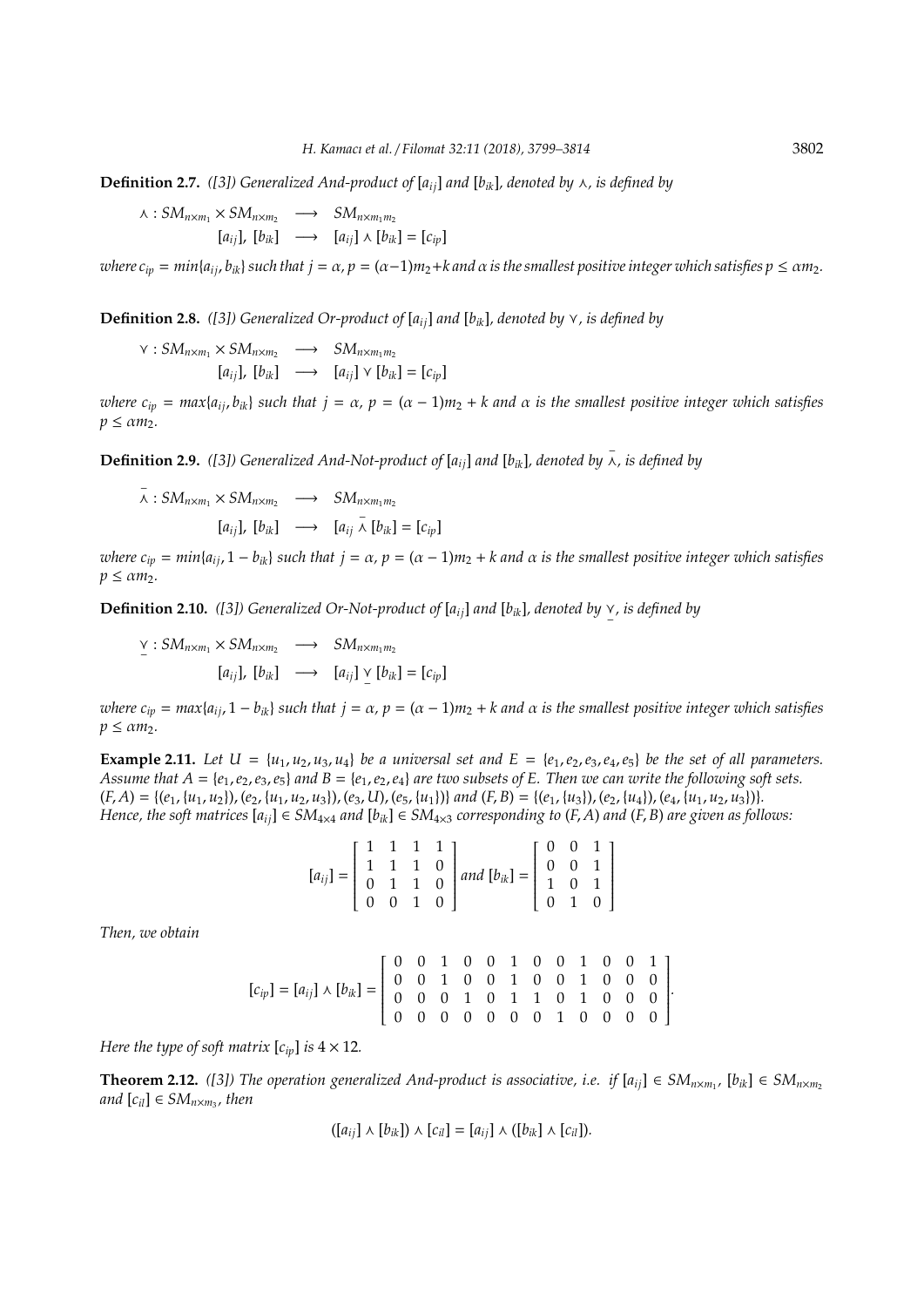**Theorem 2.13.** ([3]) The operation generalized Or-product is associative, i.e. if  $[a_{ij}] \in SM_{n \times m_1}$ ,  $[b_{ik}] \in SM_{n \times m_2}$  and  $[c_{il}] \in SM_{n \times m_3}$ , then

$$
([a_{ij}] \vee [b_{ik}]) \vee [c_{il}] = [a_{ij}] \vee ([b_{ik}] \vee [c_{il}]).
$$

*Notation:* Let  $[a_{ij}] \in SM_{n \times m}$  be a soft matrix. The sum of values in *i*th row of  $[a_{ij}]$  will be denoted by  $v_i([a_{ij}])$ .

**Lemma 2.14.** Let  $[a_{ij}] \in SM_{n \times m_1}$   $[b_{ik}] \in SM_{n \times m_2}$  be two soft matrices. Then,  $min\{a_{ij}, b_{ik}\} = a_{ij}b_{ik}$  for all  $i \in 1, 2, ..., n$ . *Proof.* Since the components of soft matrices *aij* and *bik* are made up of the numbers 0 and 1, the proof is seen easily.

**Theorem 2.15.** Let  $[a_{ij}] \in SM_{n \times m_1}$  and  $[b_{ik}] \in SM_{n \times m_2}$  be two soft matrices. If  $[c_{ip}] = [a_{ij}] \wedge [b_{ik}]$ , then  $v_i([c_{ip}]) =$  $v_i([a_{ij}])v_i([b_{ik}])$ 

*Proof.* Let  $[a_{ij}]$  ∈ *SM*<sub>*n*×*m*<sub>1</sub></sub> and  $[b_{ik}]$  ∈ *SM*<sub>*n*×*m*<sub>2</sub></sub> be two soft matrices, and let  $[c_{ip}] = [a_{ij}] \wedge [b_{ik}]$ . Since [*cip*] ∈ *SMn*×*m*1*m*<sup>2</sup> ,

$$
\nu_1([c_{ip}]) = \sum_{p=1}^{m_1 m_2} c_{1p} = c_{11} + c_{12} + ... + c_{1(m_1 m_2)}
$$
  
\n
$$
= min\{a_{11}, b_{11}\} + min\{a_{11}, b_{12}\} + ... + min\{a_{11}, b_{1m_2}\} + min\{a_{12}, b_{11}\}
$$
  
\n
$$
+ min\{a_{12}, b_{12}\} + ... + min\{a_{12}, b_{1m_2}\} + ... + min\{a_{1m_1}, b_{11}\}
$$
  
\n
$$
+ min\{a_{1m_1}, b_{12}\} + ... + min\{a_{1m_1}, b_{1m_2}\}
$$
  
\n
$$
= a_{11}b_{11} + a_{11}b_{12} + ... + a_{11}b_{1m_2} + a_{12}b_{11} + a_{12}b_{12} + ... + a_{12}b_{1m_2}
$$
  
\n
$$
+ ... + a_{1m_1}b_{11} + a_{1m_1}b_{12} + ... + a_{1m_1}b_{1m_2}
$$
  
\n
$$
= a_{11}(b_{11} + b_{12} + ... + b_{1m_2}) + a_{12}(b_{11} + b_{12} + ... + b_{1m_2})
$$
  
\n
$$
+ ... + a_{1m_1}(b_{11} + b_{12} + ... + b_{1m_2})
$$
  
\n
$$
= (a_{11} + a_{12} + ... + a_{1m_1})(b_{11} + b_{12} + ... + b_{1m_2})
$$
  
\n
$$
= \sum_{j=1}^{m_1} a_{1j} \sum_{k=1}^{m_2} b_{1k}
$$
  
\n
$$
= \nu_1([a_{ij}]).\nu_1([b_{ik}])
$$

Similarly, it is shown that  $v_i([c_{ip}]) = v_i([a_{ij}])v_i([b_{ik}])$  for  $i = 2, 3, ..., n$ . So the proof is complete.

# **3. Bijective Soft Matrix and Its Operations**

In this part, we define bijective soft matrix and give an example of this concept. Also, we introduce operations of the bijective soft matrices and research algebraic structures for the bijective soft matrices using some operations.

**Definition 3.1.** [13] Let  $(F, B)$  be a soft set over a common universe U where F is a mapping  $F : B \to P(U)$  and B is *nonempty parameter set. We say that* (*F*, *B*) *is a bijective soft set, if* i)  $∪_{e∈B}F(e) = U$ .

ii) *For any two parameters*  $e_i$ *,*  $e_j \in B$ *,*  $e_i \neq e_j$ *,*  $F(e_i) \cap F(e_j) = \emptyset$ *.* 

*Notation: BS*(*U*) denotes the set of all bijective soft sets over *U*.

**Definition 3.2.** Let  $[a_{ij}] \in SM_{n \times m}$  be a soft matrix.  $[a_{ij}]_{n \times m}$  is called a bijective soft matrix, if  $v_i([a_{ij}]) = \sum_{i=1}^m$  $\sum_{j=1} a_{ij} = 1$ *for all i* = 1, 2, ..., *n*.

**Example 3.3.** *Assume that*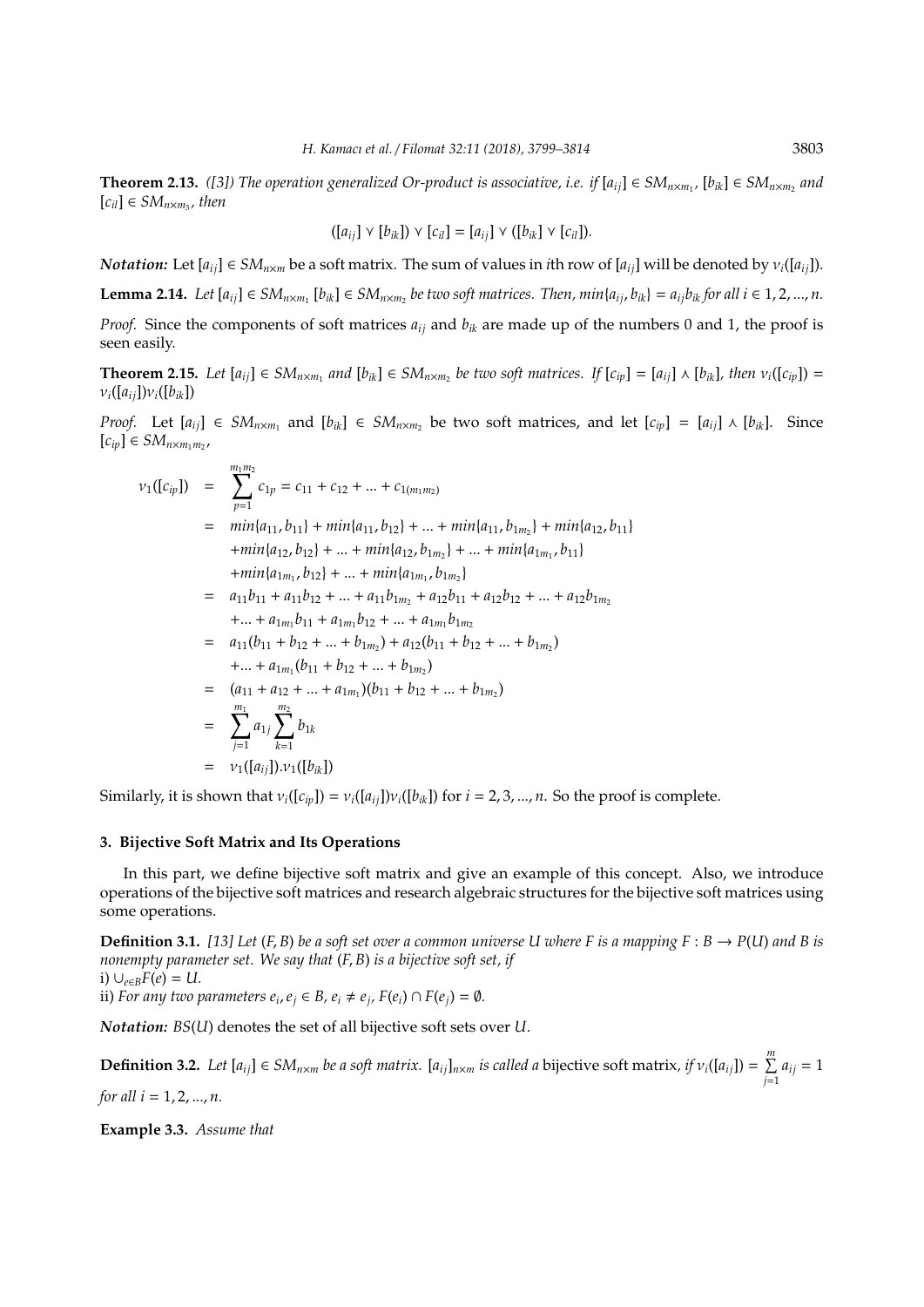$$
[a_{ij}]_{4\times5} = \left[\begin{array}{cccc} 1 & 0 & 0 & 0 & 0 \\ 0 & 1 & 0 & 0 & 0 \\ 0 & 1 & 0 & 0 & 0 \\ 0 & 0 & 0 & 1 & 0 \end{array}\right].
$$

*Then,*  $[a_{ii}]_{4\times5}$  *is a bijective soft matrix since*  $v_1([a_{ii}]) = v_2([a_{ii}]) = v_3([a_{ii}]) = v_4([a_{ii}]) = 1$ 

*Notation: BSM*(*U*) denotes the set of all bijective soft matrices corresponding to the bijective soft sets in *BS*(*U*).

*Notation:* If [*F*, *A*] denotes the soft matrix corresponding to the soft set (*F*, *A*).

**Theorem 3.4.** (*F, A*) *is a bijective soft set over U.*  $\Leftrightarrow$  [*F, A*] *is a bijective soft matrix.* 

*Proof.* Assume that  $[F, A] = [a_{ij}]_{n \times m}$  is a soft matrix. By Definitions 2.2 and 2.5,  $a_{ij} = 1 \Leftrightarrow u_i \in f(e_i)$ . Then by Definitions 2.2, 2.5 and 3.2,  $v_i([a_{ij}]) = 1$  for all  $i = 1, 2, ..., n \Leftrightarrow u_i \in f(e_i)$  implies that  $u_i \notin f(e_k)$  for  $j \neq k$ . Again, it is seen that  $v_i([a_{ij}]) = 1$  for all  $i = 1, 2, ..., n \Leftrightarrow$  for each  $u_i \in U$  there exist at least  $e_i \in A$  such that  $u_i$  ∈  $f(e_j)$  ⇔ ∪ *e*∈*A f*(*e*) = *U*. Therefore the proof is seen by Definition 3.1 and 3.2.

**Theorem 3.5.** *Let*  $[a_{ij}]$  ∈ *BSM*<sub>*n×m*</sub> *be a bijective soft matrix and let*  $[0]$ ,  $[1]$  ∈ *SM*<sub>*n×m*</sub>. *Then*,

- i)  $[a_{ij}]$ ∩[1] *is a bijective soft matrix.*
- ii)  $[a_{ij}]$ ∪[0] *is a bijective soft matrix.*

*Proof.* Proof is clear by Definition 2.4.

*Note:* In [7], the authors prove that  $(SM(U), \tilde{\cap})$  and  $(SM(U), \tilde{\cup})$  are monoids (closure, associativity, identity). If  $[a_{ij}] ≠ [b_{ij}]$ , then  $[a_{ij}] \cap [b_{ij}]$  and  $[a_{ij}] \cup [b_{ij}]$  are not bijective soft matrices. Therefore, we say that  $(BSM(U), \cap)$ and  $(BSM(U), \widetilde{\cup})$  are not semigroups and monoids.

**Theorem 3.6.** Let  $[a_{ij}] \in BSM_{n \times m_1}$  and  $[b_{ik}] \in BSM_{n \times m_2}$  be two bijective soft matrices. Then  $[a_{ij}] \wedge [b_{ik}]$  is a bijective *soft matrix.*

*Proof.* Proof is clear by Theorem 2.15.

**Lemma 3.7.** Let  $U = \{u_1, u_2, ..., u_n\}$  be an initial universe set. Then

$$
[a_{ij}] \wedge [1]_{n \times 1} = [1]_{n \times 1} \wedge [a_{ij}] = [a_{ij}]
$$

*for each*  $[a_{ij}] \in BSM(U)$ *.* 

**Theorem 3.8.** *According to operation And-product, BSM*(*U*) *is a monoid.*

*Proof.* By Theorem 2.12 and Theorem 3.6,  $(BSM(U), \wedge)$  is a semigroup. Then  $(BSM(U), \wedge)$  is a monoid by Lemma 3.7.

*Note:* In [3], the authors put forward that  $(SM(U), \wedge)$  and  $(SM(U), \vee)$  are monoids. Since  $[a_{ij}] \vee [b_{ik}]$  is not a bijective soft matrix, we say that  $(BSM(U),\vee)$  is not a semigroup and monoid.

**Corollary 3.9.** *If* (*BSM*(*U*),∗) *is a semigroup (monoid, group) then* (*SM*(*U*),∗) *is a semigroup (monoid, group), where* ∗ *is a binary operation, but not vice versa.*

Before introducing two new soft products, we need to give the following definition. We describe the comparison of bijective soft matrices using their columns by this definition.

*Notation:* Let  $[a_{ij}] \in BSM_{n \times m}$  be a bijective soft matrix. The  $(1 \leq q \leq j)$  *q*th column of  $[a_{ij}]$  will be denoted by |*aij*|*q*.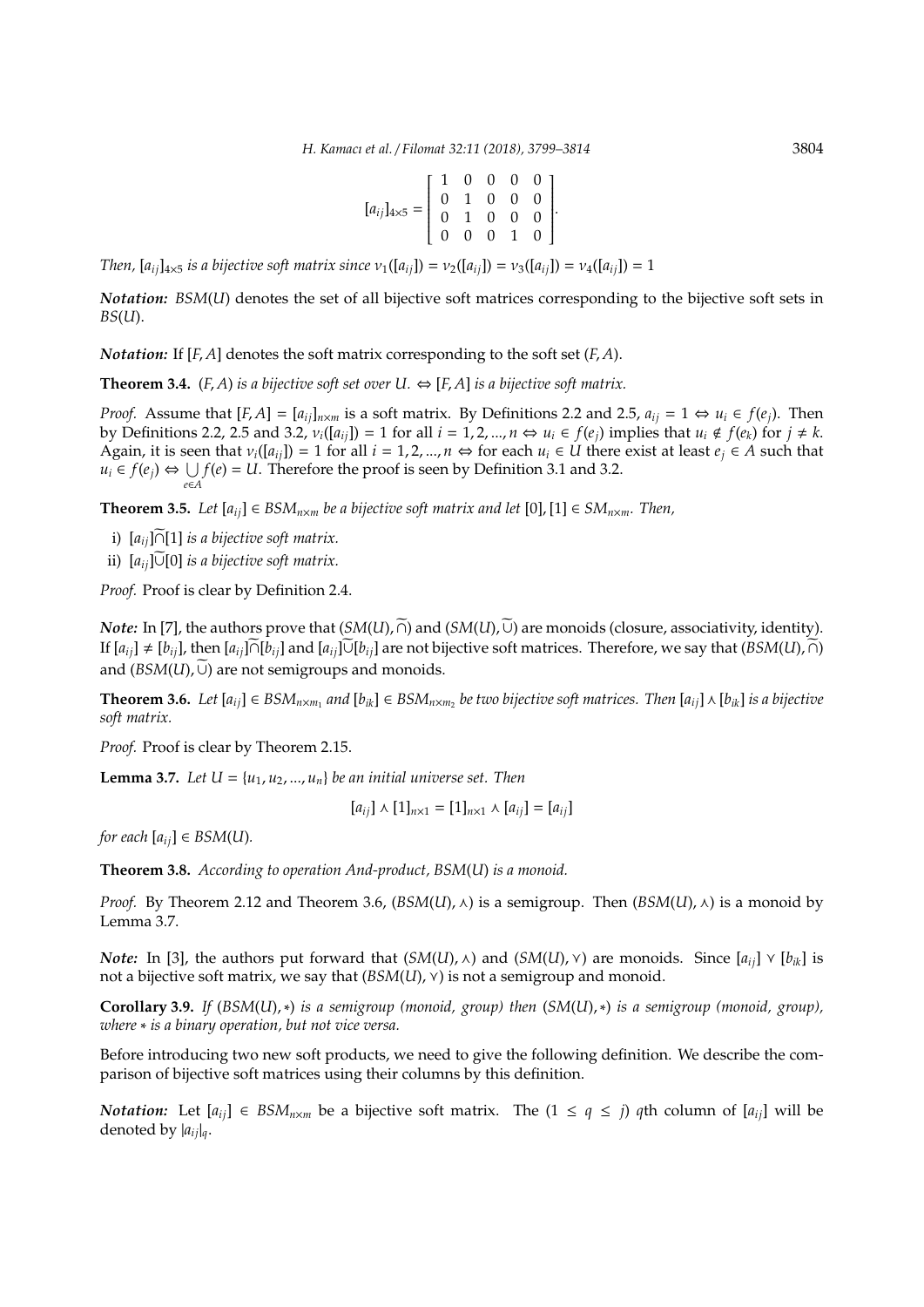**Definition 3.10.** *Let*  $[a_{ij}]$  ∈ *BSM*<sub>*n*×*m*<sub>1</sub></sub> *and*  $[b_{ik}]$  ∈ *BSM*<sub>*n*×*m*<sub>2</sub></sub> *be bijective soft matrices. Then* 

- 1.  $|a_{ij}|_q$  is called a (proper) sub-column of  $|b_{ik}|_r$ , denoted by  $(|a_{ij}|_q \leq |b_{ik}|_r$ , if  $a_{iq} < b_{ir}$ )  $|a_{ij}|_q \leq |b_{ik}|_r$ , if  $a_{iq} \leq b_{ir}$  for all  $1 \leq i \leq n$  where  $1 \leq q \leq m_1$  and  $1 \leq r \leq m_2$ .
- 2.  $[a_{ij}]$  is a bijective soft (proper) sub-column matrix of  $[b_{ik}]$ , denoted by  $([a_{ij}] \widetilde{\sqsubset} [b_{ik}]$ , if  $|a_{ij}|_q \leq |b_{ik}|$ , for at least one term  $|a_{ij}|_q < |b_{ik}|_r$ )  $[a_{ij}] \sqsubseteq [b_{ik}]$  if there exist  $r \in \{1, 2, ..., m_2\}$  providing  $|a_{ij}|_q \le |b_{ik}|_r$  for each  $1 \le q \le m_1$ .
- 3.  $|a_{ij}|_q$  is called a equal-column of  $|b_{ik}|_r$ , denoted by  $|a_{ij}|_q = |b_{ik}|_r$ , if  $a_{iq} = b_{ir}$  for all  $1 \le i \le n$ , where  $1 \le q \le m_1$ *and*  $1 \leq r \leq m_2$ . Then,  $[a_{ij}]$  and  $[b_{ik}]$  are bijective soft equal-column matrices, denoted by  $[a_{ij}] \equiv [b_{ik}]$ *, if there exist r* ∈ {1, 2, ..., *m*<sub>2</sub>} *providing*  $|a_{ij}|_q = |b_{ik}|$ *r for each* 1 ≤ *q* ≤ *m*<sub>1</sub>.

**Example 3.11.** i) *Assume that* [*aij*] *and* [*bik*] *are bijective soft matrices given as follows*

$$
[a_{ij}]_{5\times3} = \begin{bmatrix} 1 & 0 & 0 \\ 1 & 0 & 0 \\ 0 & 1 & 0 \\ 0 & 0 & 1 \\ 0 & 0 & 1 \end{bmatrix} and [b_{ik}]_{5\times2} = \begin{bmatrix} 1 & 0 \\ 1 & 0 \\ 1 & 0 \\ 0 & 1 \\ 0 & 1 \end{bmatrix}.
$$

Then  $[a_{ij}]$  is bijective soft proper sub-column matrix of  $[b_{ik}]$  since  $|a_{ij}|_1 \leq |b_{ik}|_1$ ,  $|a_{ij}|_2 \leq |b_{ik}|_1$  and  $|a_{ij}|_3 = |b_{ik}|_2$ . ii) *Assume that* [*aij*] *and* [*bik*] *are bijective soft matrices given as follows*

$$
[a_{ij}]_{5\times 2} = \begin{bmatrix} 1 & 0 \\ 0 & 1 \\ 0 & 1 \\ 1 & 0 \\ 1 & 0 \end{bmatrix} and [b_{ik}]_{5\times 2} = \begin{bmatrix} 0 & 1 \\ 1 & 0 \\ 1 & 0 \\ 0 & 1 \\ 0 & 1 \end{bmatrix}.
$$

*Then*  $[a_{ij}]$  *and*  $[b_{ik}]$  *are bijective soft equal-column matrices since*  $|a_{ij}|_1 = |b_{ik}|_2$  *and*  $|a_{ij}|_2 = |b_{ik}|_1$ *.* 

**Definition 3.12.** Let  $(F, A)$ ,  $(F, B) \in BS(U)$  and let  $[a_{ij}]$  and  $[b_{ik}]$ , their bijective soft matrices, respectively. Then, restricted-And product of  $[a_{ij}]$  *and*  $[b_{ik}]$  *denoted by*  $[a_{ij}]_{\Delta}[b_{ik}]$  *is defined by* 

$$
\Delta:BSM_{n\times m_1}\times BSM_{n\times m_2} \longrightarrow SM_{n\times m_1m_2}
$$
  
[a<sub>ij</sub>], [b<sub>ik</sub>]  $\longrightarrow$  [a<sub>ij</sub>] $\Delta[b_{ik}] = [c_{ip}]$ 

*where the rth column of* [*cip*] *is given as*

$$
|c_{ip}|_r = \begin{cases} |a_{ij}|_s; & \text{if } |a_{ij}|_s \leq |b_{ik}|_t \\ |0|; & \text{if } |a_{ij}|_s \not\leq |b_{ik}|_t \end{cases}
$$

*for*  $1 \le r \le m_1 m_2$ ,  $1 \le s \le m_1$  *and*  $1 \le t \le m_2$  *such that*  $s = \alpha$ ,  $r = (\alpha - 1) m_2 + t$  *and*  $\alpha$  *is the smallest positive integer which satisfies*  $r \leq \alpha m_2$ *. Here, the type of soft matrix*  $[c_{ip}]$  *is*  $n \times m_1 m_2$ .

**Definition 3.13.** Let  $(F, A)$ ,  $(F, B) \in BS(U)$  and let  $[a_{ij}]$  and  $[b_{ik}]$ , their corresponding bijective soft matrices, respectively. *Then,* relaxed-And product of  $[a_{ii}]$  *and*  $[b_{ik}]$  *denoted by*  $[a_{ii}]\widetilde{\wedge}[b_{ik}]$  *is defined by* 

$$
\widetilde{\lambda}:BSM_{n\times m_1}\times BSM_{n\times m_2} \longrightarrow SM_{n\times m_1m_2}
$$
  
\n
$$
[a_{ij}], [b_{ik}] \longrightarrow [a_{ij}]\widetilde{\lambda}[b_{ik}] = [c_{ip}]
$$

*where the rth column of* [*cip*] *is given as*

$$
|c_{ip}|_r = \begin{cases} |0|; & \text{if } |a_{ij}|_s \leq (|b_{ik}|_t)^c\\ |a_{ij}|_s; & \text{if } |a_{ij}|_s \not\leq (|b_{ik}|_t)^c \end{cases}
$$

*for*  $1 \le r \le m_1 m_2$ ,  $1 \le s \le m_1$  *and*  $1 \le t \le m_2$  *such that*  $s = \alpha$ ,  $r = (\alpha - 1) m_2 + t$  *and*  $\alpha$  *is the smallest positive integer which satisfies*  $r \le \alpha m_2$ *, and the complement of*  $|b_{ik}|_t$  *is denoted by*  $(|b_{ik}|_t)^c$ *. Here, the type of soft matrix*  $[c_{ip}]$ *is*  $n \times m_1 m_2$ .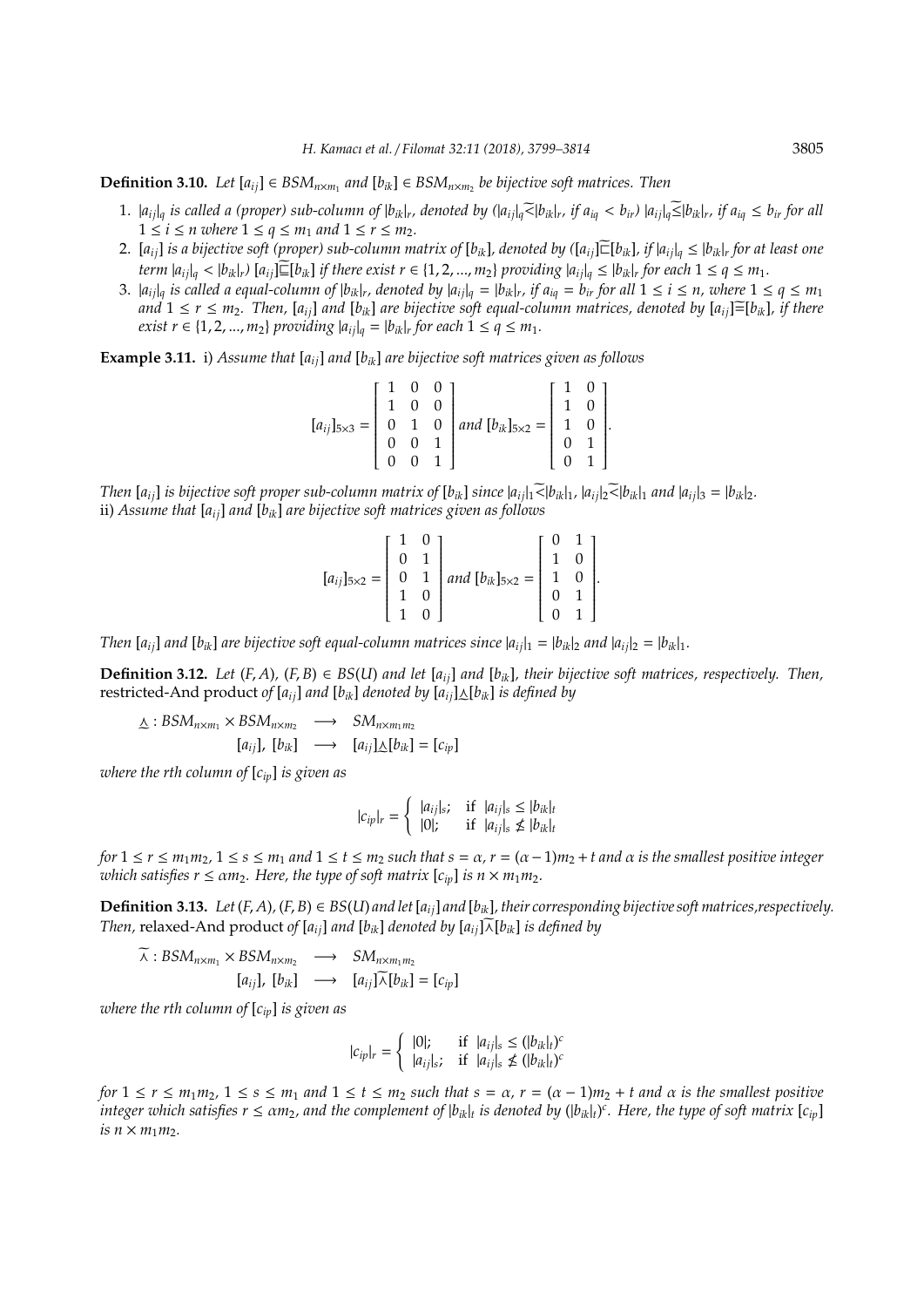**Example 3.14.** *Assume that*  $[a_{ii}]$ ,  $[b_{ik}] \in BSM_{4\times5}$  *are bijective soft matrices given as follows* 

$$
[a_{ij}] = \begin{bmatrix} 1 & 0 & 0 \\ 1 & 0 & 0 \\ 0 & 0 & 1 \\ 0 & 1 & 0 \end{bmatrix} and [b_{ik}] = \begin{bmatrix} 1 & 0 \\ 0 & 1 \\ 1 & 0 \\ 0 & 1 \end{bmatrix}
$$

*Then we obtain*

$$
[c_{ip}] = [a_{ij}] \triangle [b_{ik}] = \begin{bmatrix} 0 & 0 & 0 & 0 & 0 & 0 \\ 0 & 0 & 0 & 0 & 0 & 0 \\ 0 & 0 & 0 & 0 & 1 & 0 \\ 0 & 0 & 0 & 1 & 0 & 0 \end{bmatrix} and [d_{ip}] = [a_{ij}] \widetilde{\wedge} [b_{ik}] = \begin{bmatrix} 1 & 1 & 0 & 0 & 0 & 0 \\ 1 & 1 & 0 & 0 & 0 & 0 \\ 0 & 0 & 0 & 0 & 1 & 0 \\ 0 & 0 & 0 & 1 & 0 & 0 \end{bmatrix}.
$$

*Here the types of soft matrices*  $[c_{in}]$  *and*  $[d_{in}]$  *are*  $4 \times 6$ *.* 

**Proposition 3.15.** *Let*  $[a_{ij}] \in BSM$ <sub>*n*×*m*<sub>1</sub></sub> *be a bijective soft matrix. Then,* 

i)  $[a_{ij}] \triangle [1]_{n \times 1} = [a_{ij}]$ ii)  $[a_{ij}]\widetilde{\wedge}[1]_{n\times 1} = [a_{ij}]$ iii)  $[a_{ij}]\triangle[a_{ij}] = [a_{ij}]\widetilde{\wedge}[a_{ij}]$ iv)  $[a_{ij}] \triangle [a_{ij}]^c = [a_{ij}] \overline{\wedge} [a_{ij}]^c$ 

*Proof. i)* Let  $[a_{ij}] \in BSM_{n \times m_1}$  and  $[c_{ip}] = [a_{ij}] \triangle [1]_{n \times 1}$ . Then  $|c_{ip}|_r = |a_{ij}|_s$  by Definition 3.12 since  $|a_{ij}|_s \le |1|$  for all  $s \in \{1, 2, ..., m_1\}$ . Also  $r = s$  since  $m_2 = 1$  and  $t = 1$ . Therefore  $[c_{ip}] = [a_{ij}]$  since  $|c_{ip}|_r = |a_{ij}|_r$  for all  $r \in \{1, ..., m_1\}$ . *ii)* Let  $[a_{ij}] \in BSM_{n \times m_1}$  and  $[c_{ip}] = [a_{ij}] \widetilde{\wedge} [1]_{n \times 1}$ . Then  $|c_{ip}|_r = |a_{ij}|_s$  since

$$
|c_{ip}|_{r} = \begin{cases} |0|; & \text{if } |a_{ij}|_{s} = |0| \\ |a_{ij}|_{s}; & \text{if } |a_{ij}|_{s} \neq |0| \end{cases}
$$

by Definition 3.13. Also  $r = s$  since  $m_2 = 1$  and  $t = 1$ . Therefore  $[c_{ip}] = [a_{ij}]$  since  $|c_{ip}|_r = |a_{ij}|_r$  for all  $r \in \{1, ..., m_1\}.$ 

iii) Let  $[a_{ij}] \in BSM_{n \times m_1}$  be a bijective soft matrix and let  $[c_{ip}] = [a_{ij}] \triangle [a_{ij}]$  and  $[d_{iq}] = [a_{ij}] \overline{\wedge } [a_{ij}]$ . If  $|a_{ij}|_s \le |a_{ij}|_t$ for all *s*, *t*  $\in$  {1, 2, ..., *m*<sub>1</sub>}, then  $|a_{ij}|$ <sub>*s*</sub>  $\nle$   $(|a_{ij}|$ <sub>*t*</sub> $)$ <sup>*c*</sup> since  $[a_{ij}]$  is a bijective soft matrix. Hence

$$
|c_{ip}|_r = |d_{iq}|_r = |a_{ij}|_s. \tag{1}
$$

Also if  $|a_{ij}|$ ,  $\nleq |a_{ij}|$  for all  $s, t \in \{1, 2, ..., m_1\}$ , then  $|a_{ij}|$ ,  $\leq (|a_{ij}|)$  since  $[a_{ij}]$  is a bijective soft matrix. Hence

$$
|c_{ip}|_r = |d_{iq}|_r = |0|.\tag{2}
$$

Then, it is obtained  $[a_{ij}]\triangle[a_{ij}] = [a_{ij}]\overline{\wedge}[a_{ij}]$  from (1) and (2). iv) Let  $[a_{ij}] \in BSM_{n \times m_1}$  be a bijective soft matrix and let  $[c_{ip}] = [a_{ij}] \triangle [a_{ij}]^c$  and  $[d_{iq}] = [a_{ij}] \overline{\wedge} [a_{ij}]^c$ . If  $|a_{ij}|_s \leq (|a_{ij}|_t)^c$ for all  $s, t \in \{1, 2, ..., m_1\}$ , then  $|a_{ij}|$ ,  $\nleq |a_{ij}|$  since  $[a_{ij}]$  is a bijective soft matrix. Hence

$$
|c_{ip}|_r = |d_{iq}|_r = |a_{ij}|_s. \tag{3}
$$

Also if  $|a_{ij}|_s \nleq (|a_{ij}|_t)^c$  for all  $s, t \in \{1, 2, ..., m_1\}$  then  $|a_{ij}|_s \leq |a_{ij}|_t$  since  $[a_{ij}]$  is a bijective soft matrix. Hence

$$
|c_{ip}|_r = |d_{iq}|_r = |0|.\tag{4}
$$

Then, it is obtained  $[a_{ij}] \triangle [a_{ij}]^c = [a_{ij}] \overline{\wedge} [a_{ij}]^c$  from (3) and (4).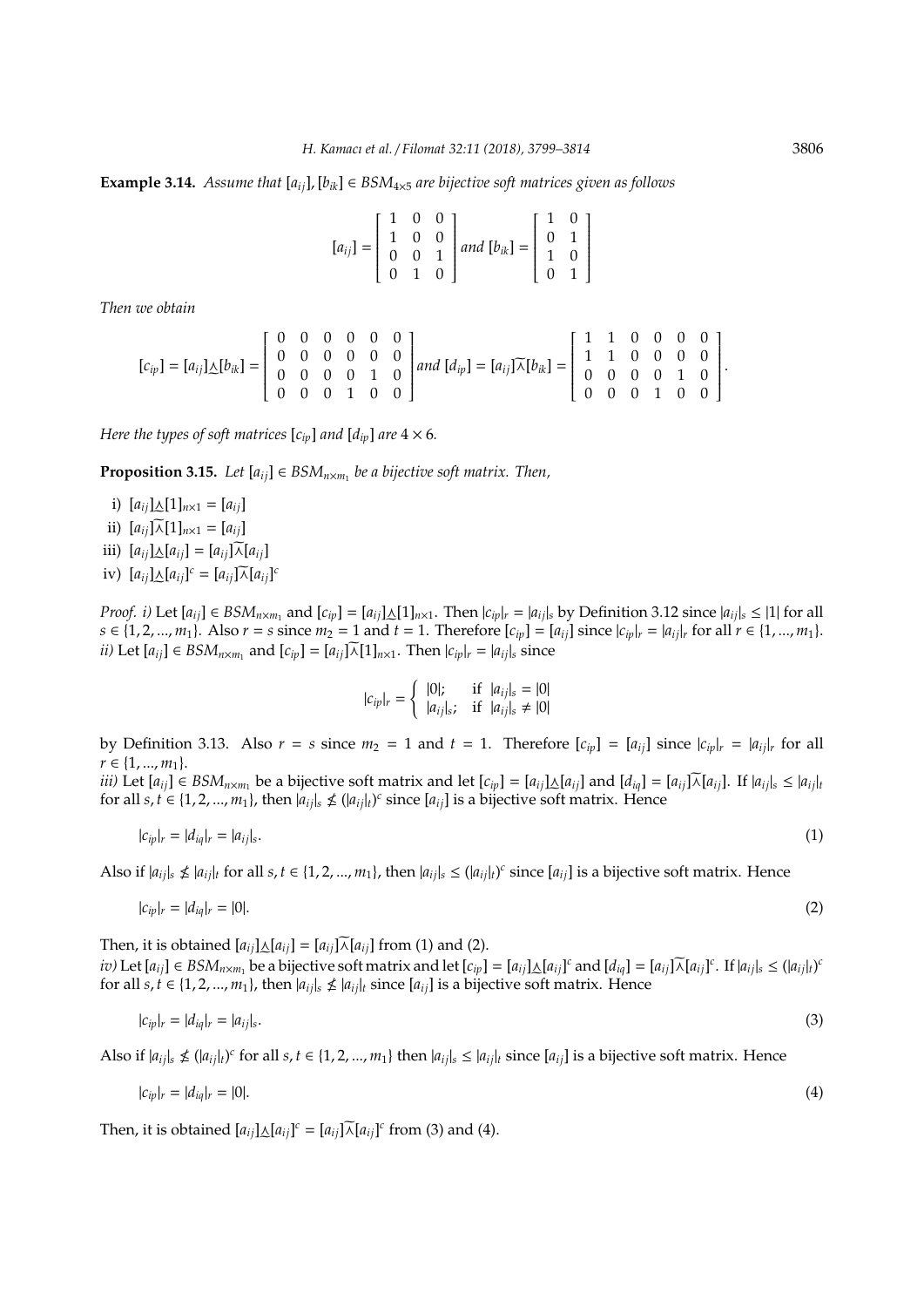#### **4. Bijective Soft Decision System**

In this part, we define density measurement function and calculate the density ratio of a bijective soft matrix on the other one. Also, we give concepts of bijective soft decision system and density of bijective soft decision system.

**Definition 4.1.** *([23])* Let  $[c_{ij}] \in SM_{n \times m}$  be a soft matrix. Then soft max-row function  $M_r$  is defined as follows

$$
M_r:SM_{n\times m}\longrightarrow SM_{n\times 1}, M_r([c_{ij}])=[d_{i1}]
$$

*where*  $d_{i1} = \max_{i \in \{1, 2, \ldots, m\}} c_{i i}$ .

*The one column soft matrix*  $M_r([c_{ij}])$  *is called* max-row soft matrix.

**Example 4.2.** For the soft matrix  $[c_{in}]$  given in Example 3.14, max-row soft matrix of  $[c_{in}]$  is

$$
M_r([c_{ip}]) = \left[\begin{array}{c}0\\0\\1\\1\end{array}\right].
$$

**Definition 4.3.** *Let* [*F*, *A*]*,*[*G*, *B*] *be two soft matrices corresponding to bijective soft sets* (*F*, *A*) *and* (*G*, *B*) *and also let Mr*( $[c_{ij}]$ ) =  $[d_{i1}]$  *be a max-row soft matrix of*  $[c_{ij}]$  =  $[F,A]\triangle [G,B]$ *. Then* density measurement function *of the* e *soft matrix* [*F*, *A*] *on the soft matrix* [*G*, *B*] *is defined by df*([*di*1]) *such that*

$$
d_f: SM_{n\times 1} \longrightarrow \mathbb{Z}
$$

$$
[d_{i1}] \longrightarrow d_f([d_{i1}]) = \sum_{i=1}^n d_{i1}
$$

**Definition 4.4.** *Assume that* [*F*, *A*]*,* [*G*, *B*] *are two bijective soft matrices corresponding to bijective soft sets* (*F*, *A*) *and*  $(G, B)$  *over the common universe* U, where  $A \cap B = \emptyset$ . The  $\tau$  density ratio of  $[F, A]$  *on*  $[G, B]$  *is a number* 

$$
\tau = \delta([F,A];[G,B]) = \frac{d_f(Mr([F,A]\Delta[G,B]))}{|U|}.
$$

*Here it is clear that*  $0 \le \tau \le 1$ *.* 

The concept of density is to describe effect degree of a bijective soft matrix on the other one.

If  $\tau = 1$  we say [*F*, *A*] is full density on [*G*, *B*].

If  $\tau = 0$  we say [*F*, *A*] is null density on [*G*, *B*].

To illustrate concept, will give following example.

**Example 4.5.** For the bijective soft matrices  $[F, A] = [a_{ij}]$  and  $[G, B] = [b_{ik}]$  given in Example 3.14,

$$
\tau=\delta([F,A];[G,B])=\tfrac{d_f(Mr([c_{ip}]))}{|U|}=\tfrac12.
$$

From now on,  $[F_i, E_i]$  are  $r$  bijective soft matrices corresponding to bijective soft sets  $(F_i, E_i)$  for  $(i = 1, 2, ..., r)$ over a common universe *U*, where any  $E_i \cap E_j = \emptyset$  (*i*, *j* = 1, 2, ..., *r*; *i*  $\neq$  *j*) and

$$
[F, E] = [F_1, E_1] \wedge [F_2, E_2] \wedge ... \wedge [F_r, E_r] = \bigwedge_{i=1}^r [F_i, E_i].
$$

**Definition 4.6.** *Let* [*G*, *B*] *be a bijective soft matrix corresponding to soft set* (*G*, *B*) *over the common universe U* such that  $B \cap E_i = \emptyset$  for  $(i = 1, 2, ..., r)$ . Then [G, B] is called the decision soft matrix and the triple ([F, E]; [G, B] : U) *is called a* bijective soft decision system *over a common universe U.*

**Definition 4.7.** *The density ratio of*[*F*, *E*] *on* [*G*, *B*]*is called* bijective soft decision system density *of*([*F*, *E*]; [*G*, *B*] : *U*)*, formulated by*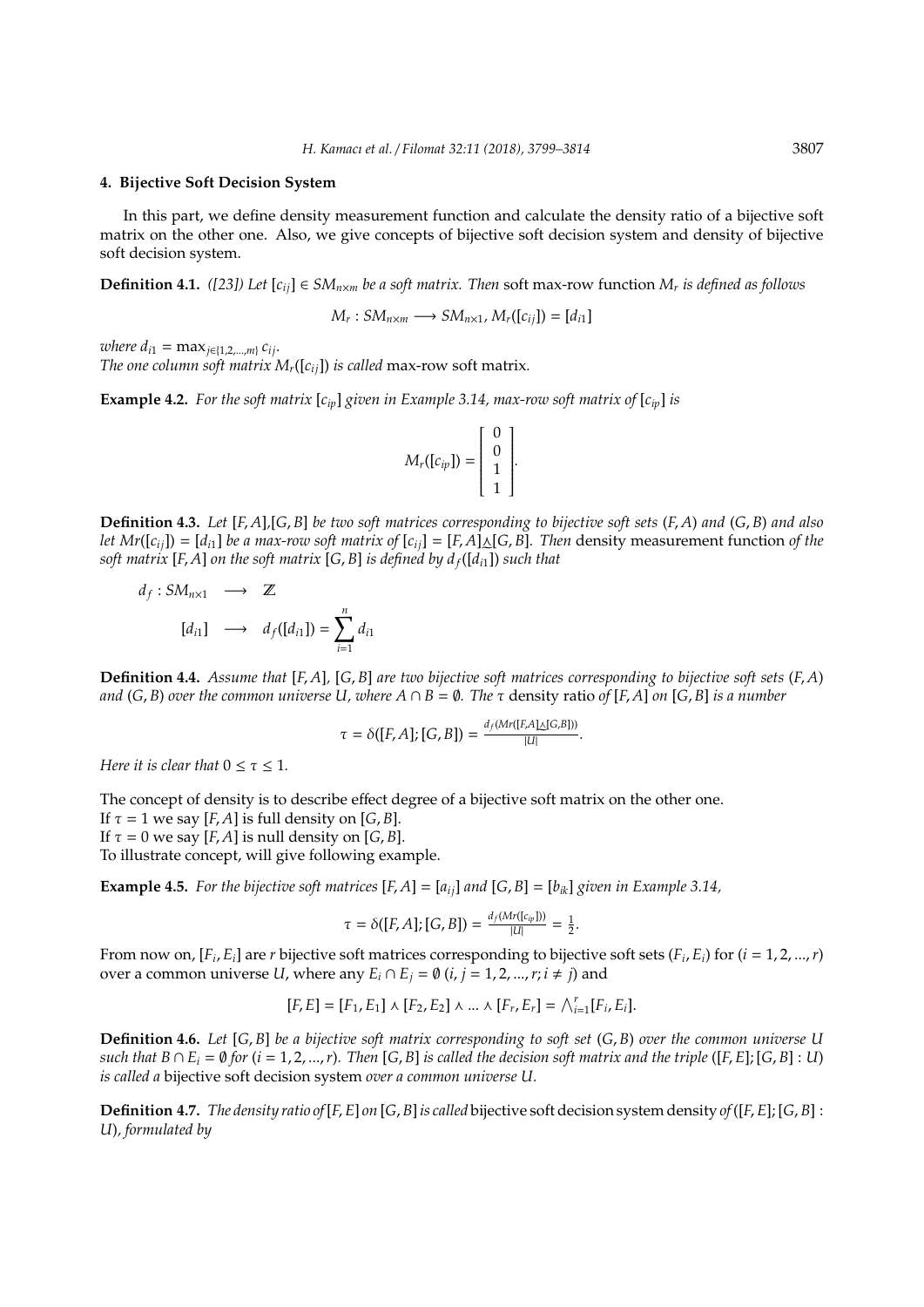$$
\tau = \delta([F, E]; [G, B]).
$$

**Definition 4.8.** Let  $\tau$  be the bijective soft decision density of ([F, E]; [G, B] : U). If  $m < r$  and  $\delta(\bigwedge_{i=1}^{m}[F_i, E_i];$  [G, B]) =  $\tau$ , then  $(\bigwedge_{i=1}^{m}[F_i, E_i]; [G, B])$  is called a reduction bijective soft decision system of ([F, E]; [G, B] : U).

By Definition 4.8, the soft matrices having no influence on decision making are obtained. Thus, elimination of the parameters generating these matrices is provided.

**Example 4.9.** *Assume that* [*F*1, *E*1], [*F*2, *E*2], [*F*3, *E*3] *and* [*G*, *B*] *are bijective soft matrices given as follows*

$$
[F_1, E_1] = \begin{bmatrix} 1 & 0 & 0 \\ 1 & 0 & 0 \\ 0 & 1 & 0 \\ 0 & 0 & 1 \\ 1 & 0 & 0 \end{bmatrix}, [F_2, E_2] = \begin{bmatrix} 1 & 0 \\ 1 & 0 \\ 1 & 0 \\ 0 & 1 \end{bmatrix}, [F_3, E_3] = \begin{bmatrix} 1 & 0 \\ 1 & 0 \\ 1 & 0 \\ 1 & 0 \\ 0 & 1 \end{bmatrix} and [G, B] = \begin{bmatrix} 1 & 0 \\ 0 & 1 \\ 1 & 0 \\ 0 & 1 \end{bmatrix}.
$$

Then, we obtain  $\tau = \delta([F, E]; [G, B]) = \frac{3}{5}$  and  $\delta([F_1, E_1] \wedge [F_2, E_2]; [G, B]) = \frac{3}{5}$ . Hence,  $[F_1, E_1] \wedge [F_2, E_2]; [G, B] : U$ *is a reduction bijective soft decision system of* ([*F*, *E*], [*G*, *B*], *U*)*.*

As seen in Example 4.9, the soft matrix  $[F_3, E_3]$  doesn't affect the density ratio of system. Thus, it appears that the parameter set  $E_3$  doesn't affect the decision.

*Notation:* The *t*th column of matrix [*G*, *B*] and the *r*th column of matrix [*H*,*C*] will be denoted by |*G*, *B*|*<sup>t</sup>* and |*H*,*C*|*<sup>r</sup>* , respectively.

**Definition 4.10.** Let  $[H,C] = \bigwedge_{i=1}^{m} [F_i,E_i]$  and let  $([H,C];[G,B]:U)$  be a reduction bijective soft decision system of ([F, E]; [G, B] : U). If  $|H,C|_r \leq |G,B|_t$  then  $d_f(|H,C|_r)/d_f(|G,B|_t)$  is said to be a decision component induced by [*H*,*C*] *and denotes* the effect ratio of decision component*.*

*Here, t*  $\leq$  |*B*| *and*  $r \leq$  |*C*| *such that* |*B*| *and* |*C*| *denote the element numbers of B and C, respectively..* 

**Example 4.11.** *Consider the bijective soft matrices* [*F*1, *E*1], [*F*2, *E*2], [*F*3, *E*3] *and* [*G*, *B*] *given in Example 4.9. Let*  $[H, C] = [F_1, E_1] \wedge [F_2, E_2]$ . We obtain  $d_f([H, C]_2)/d_f([G, B]_1) = \frac{1}{3}$  since  $[H, C]_2 \leq |G, B]_1$ , and  $d_f([H, C]_6)/d_f([G, B]_2) =$  $\frac{1}{2}$  since  $|H,C|_6 \widetilde{\leq} |G,B|_2$ .

#### **5. Multi-Bijective Linguistic Soft Decision System**

In this part, we introduce the notions of linguistic set and linguistic-valued function. Also, we built multi-bijective linguistic soft decision system. Afterwards, we give a formula calculating the decisive effect ratio of each column of the reduction bijective soft matrix. Finally, we construct a novel decision method using these concepts.

**Definition 5.1.** *([21])* Let  $B = \{t_0, t_1, ..., t_{\ell-1}, t_{\ell}, t_{\ell+1}, ..., t_{2\ell}\}$  be a finite and fully ordered discrete term set where ` ∈ N*. Then B is called a* linguistic set*. The following characteristics are required:*

- 1.  $t_i \le t_j \Leftrightarrow i \le j \text{ for } i, j \in \{0, 1, ..., 2\ell\}.$
- 2. *The negation of element t<sub>i</sub> for i* ∈ {0, 1, ..., 2 $\ell$ } *is the element t*<sub>2 $\ell$ −*i*</sub>.
- 3.  $max(t_i, t_j) = t_i$  if  $t_i \ge t_j$ .
- 4.  $min(t_i, t_j) = t_i \text{ if } t_i \leq t_j.$

Here the term  $t_\ell$  is called a *middle term* of the set *B*.

**Definition 5.2.** *Let B* = { $t_0, t_1, ..., t_{\ell-1}, t_{\ell}, t_{\ell+1}, ..., t_{2\ell}$ } *be a linguistic set. Then* 

$$
f_L: [0,1] \longrightarrow B
$$
  

$$
x \longrightarrow f_L(x) = \begin{cases} t_{[2\ell x]}, & \text{if } 0 \le x < 0,5\\ t_{\ell}, & \text{if } x = 0,5\\ t_{(-[1-2\ell x]])}, & \text{if } 0,5 < x \le 1 \end{cases}
$$

*is called a* linguistic-valued function *related to B.*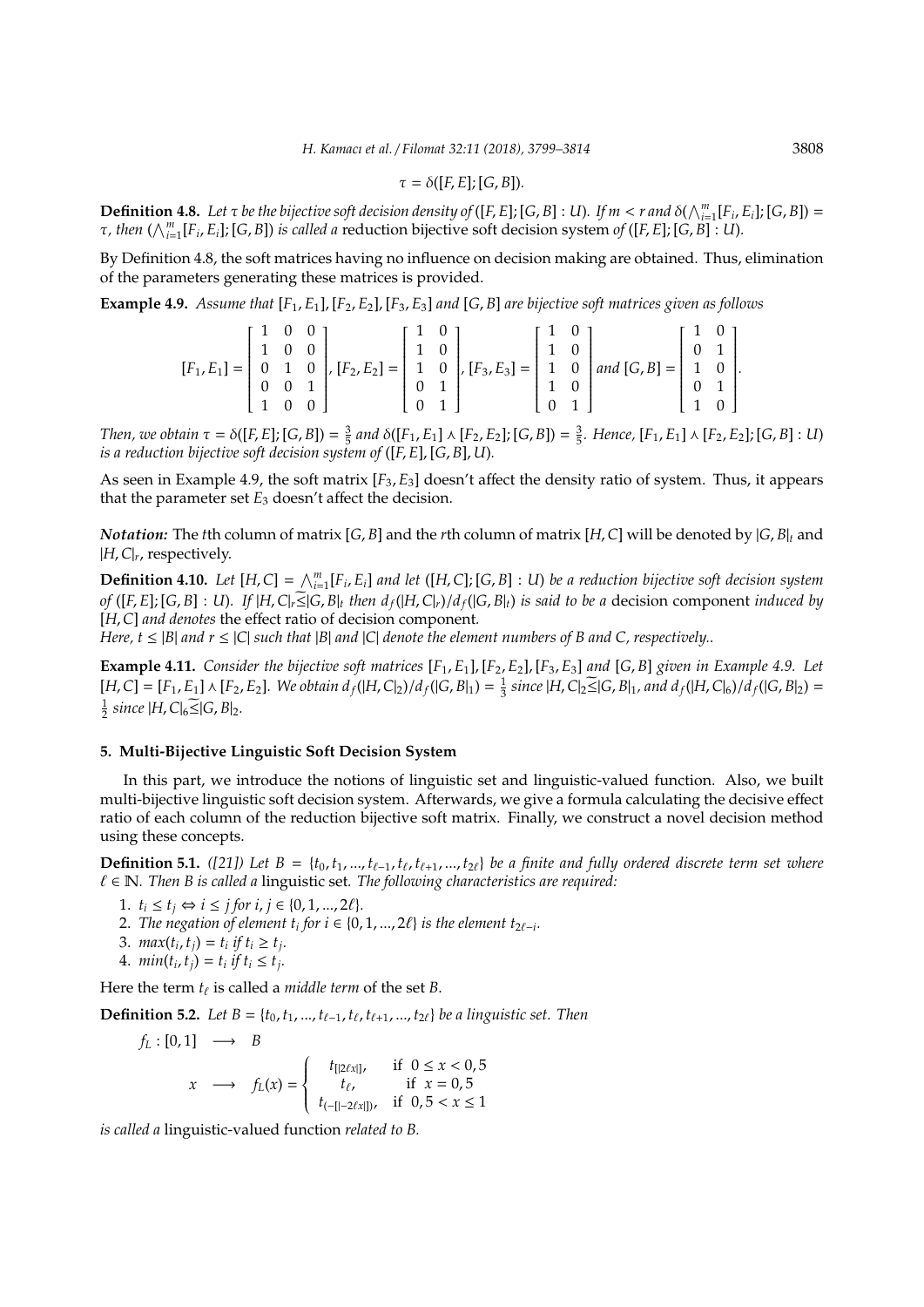**Example 5.3.** Let  $B = \{t_0 = very \ bad, t_1 = bad, t_2 = normal, t_3 = good, t_4 = very \ good\}$  for  $\ell = 2$ . Then B is a *linguistic set. Also,*  $t_2$  *= normal is middle term of B. If we consider linguistic-valued function*  $f_L$  *for the set B, then* we obtain  $f_L(0) = t_0$ ,  $f_L(0, 2) = t_0$ ,  $f_L(0, 43) = t_1$ ,  $f_L(0, 5) = t_2$ ,  $f_L(0, 625) = t_3$ ,  $f_L(0, 75) = t_3$  and  $f_L(1) = t_4$ .

*Remark:* From now on, the set *B* denotes a linguistic set.

**Definition 5.4.** Let  $[G_1, B]$ ,  $[G_2, B]$ , ...,  $[G_K, B]$  be bijective soft matrices corresponding to the bijective soft sets  $(G_1, B), (G_2, B), ..., (G_k, B)$  over the common universe U, respectively. Also let  $B \cap E_i = \emptyset$  for  $i = 1, 2, ..., r$  and let  $([F, E]; [G_1, B] : U), ([F, E]; [G_2, B] : U), ..., ([F, E]; [G_K, B] : U)$  be bijective linguistic soft decision systems over *a common universe set. Then* [*G*1, *B*], [*G*2, *B*], ...,[*G*κ, *B*] *are called the linguistic multi-decision soft matrices and* ([*F*, *E*]; [*G*1, *B*], [*G*2, *B*], ...,[*G*κ, *B*] : *U*) *is called a* multi-bijective linguistic soft decision system *over a common universe U.*

**Definition 5.5.** Let  $\tau_1 = \delta([F, E], [G_1, B])$ ,  $\tau_2 = \delta([F, E], [G_2, B])$ ,..., $\tau_k = \delta([F, E], [G_k, B])$  be bijective linguistic soft decision system densities of [F, E] on [G<sub>1</sub>, B], [F, E] on [G<sub>2</sub>, B],...,[F, E] on [G<sub>K</sub>, B], respectively. Then density *of* [*F*, *E*] *on* [*G*1, *B*], [*G*2, *B*], ...,[*G*κ, *B*] *is said to be* multi-bijective linguistic soft decision system density *of* ([*F*, *E*]; [*G*1, *B*], [*G*2, *B*], ...,[*G*κ, *B*] : *U*) *and formulated by*

 $\mathfrak{R} = \delta([F, E]; [G_1, B], [G_2, B], ..., [G_\kappa, B]) = \frac{\tau_1 + \tau_2 + ... + \tau_\kappa}{\kappa}.$ 

**Definition 5.6.** Let ([F, E]; [G<sub>1</sub>, B], [G<sub>2</sub>, B], ..., [G<sub>к</sub>, B] : U) be a multi-bijective linguistic soft decision system. If  $m \leq$ r and  $\delta([F, E]; [G_1, B]) = \delta(\bigwedge_{i=1}^m [F_i, E_i]; [G_1, B]), \ \delta([F, E]; [G_2, B]) = \delta(\bigwedge_{i=1}^m [F_i, E_i]; [G_2, B]), \dots, \delta([F, E]; [G_{\kappa}, B]) = \delta(\bigwedge_{i=1}^m [F_i, E_i]; [G_2, B])$  $\delta(\bigwedge_{i=1}^m [F_i, E_i]; [G_{\kappa}, B])$  then  $(\bigwedge_{i=1}^m [F_i, E_i]; [G_1, B], [G_2, B], ..., [G_{\kappa}, B] : U)$  is called a reduction multi-bijective linguistic soft decision system of  $([F, E]; [G_1, B], [G_2, B], ..., [G_k, B] : U$ *).* 

**Example 5.7.** *Consider the bijective soft matrices*  $[F_1, E_1]$ ,  $[F_2, E_2]$  *and*  $[F_3, E_3]$  *given in Example 4.9. Let*  $B = \{t_0 =$ *small*,  $t_1$  = *medium*,  $t_2$  = *large*} *be a linguistic set and let* [G<sub>1</sub>, B], [G<sub>2</sub>, B] *be bijective soft matrices given as follows* 

| $\left[\begin{array}{ccc} 1 & 0 & 0 \\ 0 & 1 & 0 \end{array}\right]$ |  |                                                                                                                                                                                                                                                                              |  |  |
|----------------------------------------------------------------------|--|------------------------------------------------------------------------------------------------------------------------------------------------------------------------------------------------------------------------------------------------------------------------------|--|--|
|                                                                      |  |                                                                                                                                                                                                                                                                              |  |  |
|                                                                      |  |                                                                                                                                                                                                                                                                              |  |  |
|                                                                      |  | $\label{eq:G1B} [G_1,B]= \left[ \begin{array}{cccc} 1&0&0\\ 0&1&0\\ 1&0&0\\ 0&0&1\\ 1&0&0 \end{array} \right] and \nonumber \\ \left[ \begin{array}{cccc} G_2,B \end{array} \right] = \left[ \begin{array}{cccc} 1&0&0\\ 1&0&0\\ 0&1&0\\ 1&0&0\\ 0&0&1 \end{array} \right].$ |  |  |

*Then, we obtain*  $([F_1, E_1] \wedge [F_2, E_2]$ ;  $[G_1, B]$ ,  $[G_2, B]$ ; *U) is a reduction multi-bijective linguistic soft decision system* of  $([F, E]; [G_1, B], [G_2, B]; U)$  since  $\delta([F, E]; [G_1, B]) = \delta([F_1, E_1] \wedge [F_2, E_2]; [G_1, B]) = \frac{3}{5}$  and  $\delta([F, E]; [G_2, B]) =$  $\delta([F_1, E_1] \wedge [F_2, E_2]; [G_2, B]) = 1.$ 

*Notation:* The  $t_{\varepsilon}$ th column of  $[G_{\lambda}, B]$  for  $\lambda \in \{1, 2, ..., \kappa\}$  is denoted by  $|G_{\lambda}, B|_{t_{\varepsilon}}$ .

**Definition 5.8.** Let  $[H,C] = \bigwedge_{i=1}^{m} [F_i, E_i]$  and let  $([H,C];[G_1,B],[G_2,B],...,[G_{\kappa},B] : U)$  be a reduction multi*bijective linguistic soft decision system of*

 $([F, E]; [G_1, B], [G_2, B], ..., [G_{\kappa}, B] : U$ . *For I* = { $1 \leq \lambda \leq \kappa$  :  $|H, C|_r \leq |G_{\lambda}, B|_{t_{\varepsilon}}$  *for any*  $0 \leq \varepsilon < \ell$ }*,* 

$$
\eta_r = \sum_{\lambda \in I} (\ell - \varepsilon) d_f(|H, C|_r) / d_f(|G_{\lambda}, B|_{t_{\varepsilon}})
$$

*(where* ε *is a variable depending on* λ*) is called* negative decision component *induced by* [*H*,*C*] *and denotes* the negative effect ratio of decision component *for rth column.*

*For*  $J = \{1 \leq \lambda \leq \kappa : |H, C|_r \leq |G_{\lambda}, B|_{t_{\varepsilon}} \text{ for any } \ell \leq \varepsilon \leq 2\ell\},$ 

$$
\sigma_r = \sum_{\lambda \in J} (\varepsilon - \ell) d_f(|H, C|_r) / d_f(|G_{\lambda}, B|_{t_{\varepsilon}})
$$

*(where* ε *is a variable depending on* λ*) is called* positive decision component *induced by* [*H*,*C*] *and denotes* the positive effect ratio of decision component *for rth column.*

*Here,*  $t_{\varepsilon} \leq |B|$  *and*  $r \leq |C|$  *such that*  $|B|$  *and*  $|C|$  *denote the element numbers of B and C, respectively.*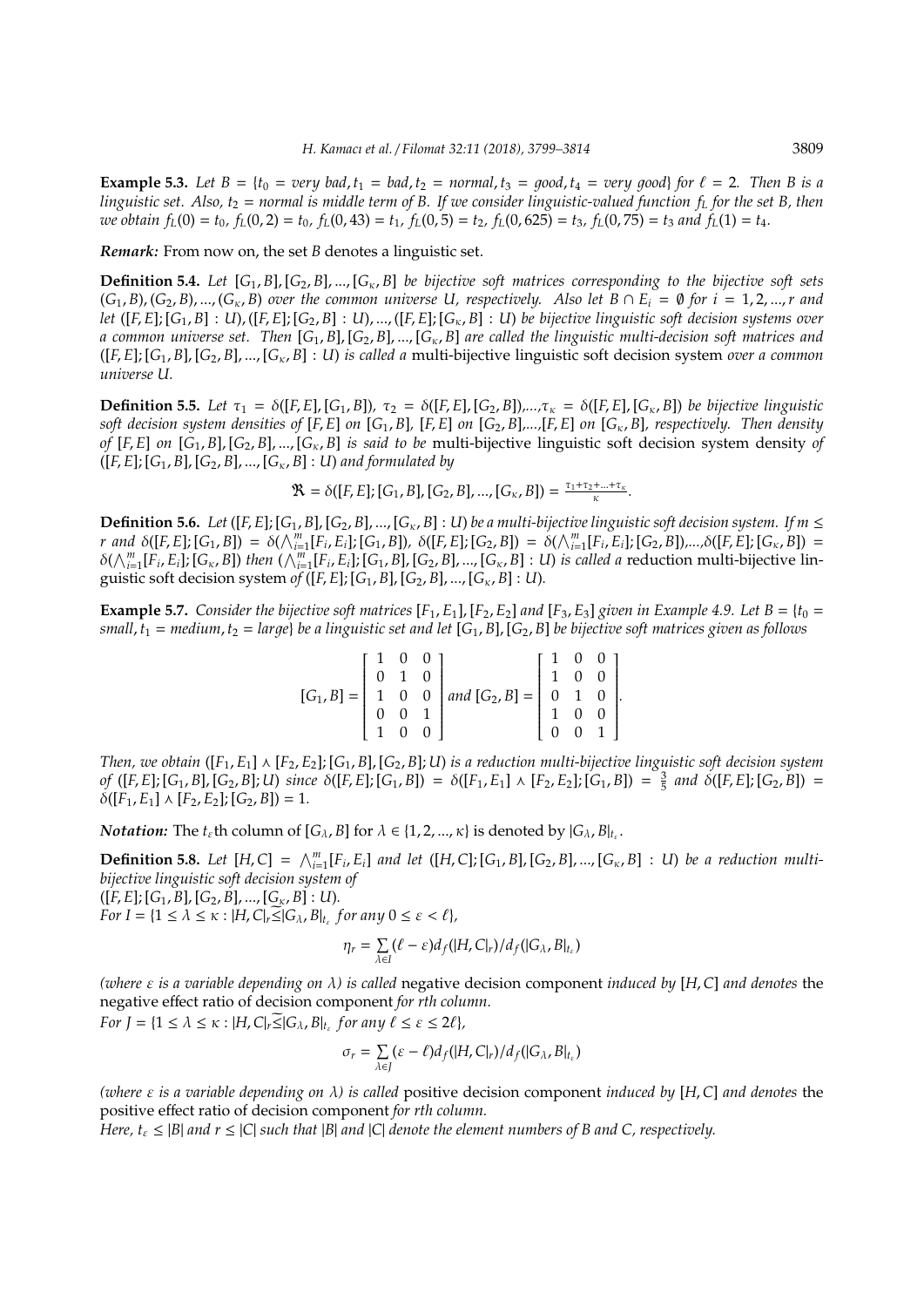**Definition 5.9.** *Consider* ([*F*, *E*]; [*G*<sub>1</sub>, *B*], [*G*<sub>2</sub>, *B*], ..., [*G*<sub>κ</sub>, *B*] : *U*),  $\eta_r$  and  $\sigma_r$  *given in Definition 5.8. Then,* 

$$
\mathcal{P}_r = \frac{\sigma_r - \eta_r}{2\ell(|I|_r + |J|_r)}
$$

*is called a* decisive effect ratio *for rth column of* [*H*,*C*] *where* |*I*|*<sup>r</sup> and* |*J*|*<sup>r</sup> denote the element numbers of I and J for rth column, respectively.*

*Here, it means that for the linguistic decision value*  $x = \frac{1}{2} + P_r$ 

- *if* P*<sup>r</sup>* > 0*, then the parameters generating rth column of* [*H*,*C*] *a*ff*ect the linguistic parameter corresponding to*  $f_L(x) = t_{(-[1-2\ell x]]}$ .
- *if* P*<sup>r</sup>* = 0*, then the parameters generating rth column of* [*H*,*C*] *a*ff*ect the linguistic parameter corresponding to*  $f_L(x) = t_{\ell}$ .
- *if* P*<sup>r</sup>* < 0*, then the parameters generating rth column of* [*H*,*C*] *a*ff*ect the linguistic parameter corresponding to*  $f_L(x) = t_{[2\ell x]}$ .

**Example 5.10.** *Consider the bijective soft matrices*  $[F_1, E_1]$ ,  $[F_2, E_2]$ ,  $[F_3, E_3]$  *given in Example 4.9 and*  $[G_1, B]$ ,  $[G_2, B]$ *given in Example 5.7. We know that*  $([F_1, E_1] \wedge [F_2, E_2]; [G_1, B], [G_2, B] : U$  *is a reduction multi-bijective linguistic* soft decision system of ([F, E]; [G<sub>1</sub>, B], [G<sub>2</sub>, B] : U) by Example 5.7. Let [H, C] = [F<sub>1</sub>, E<sub>1</sub>]  $\wedge$  [F<sub>2</sub>, E<sub>2</sub>]. Then, the negative decision component is  $\eta_2 = d_f(|H, C|_2)/d_f(|G_1, B|_1) = \frac{1}{3}$  since  $|H, C|_2 \leq |G_1, B|_1$  for  $r = 2$  and the positive decision *component is*  $\sigma_2 = d_f(|H, C|_2)/d_f(|G_2, B|_3) = 1$  *since*  $|H, C|_2 \le |G_2, B|_3$  *for*  $r = 2$ *. Therefore,* 

$$
\mathcal{P}_2 = \frac{\sigma_2 - \eta_2}{2.1.2} = \frac{1.1 - 1. \frac{1}{3}}{4} = \frac{1}{6}.
$$

*By Definition 5.9, we can say that the parameters generating 2. column of* [*H*,*C*] *e*ff*ect the linguistic parameter (large) corresponding to*  $t_{(-[]-2.1,\frac{2}{3}])} = t_2$  *for the linguistic decision value*  $x = \frac{2}{3}$  *since*  $\mathcal{P}_2 > 0$ *.* 

Now, we can construct a novel decision method by the following algorithm.

## **Algorithm**

- **Step 1.** Construct the bijective soft sets  $(F_i, E_i)$ ,  $(G_1, B)$ ,  $(G_2, B)$ ,..., $(G_K, B)$ .
- **Step 2.** Construct the bijective soft matrices  $[F, E]$ ,  $[G_1, B]$ ,  $[G_2, B]$ ,...,  $[G_K, B]$ .
- **Step 3.** Calculate each bijective linguistic soft decision system density of  $([F, E]; [G_1, B] : U), ([F, E]; [G_2, B] : U), ..., ([F, E]; [G_{\kappa}, B] : U).$
- **Step 4.** Find a reduction multi-bijective linguistic soft decision system of  $([F, E]; [G_1, B], [G_2, B], ..., [G_{\kappa}, B]$ : *U*), if possible.
- **Step 5.** Obtain positive and negative decision components and calculate the decisive effect ratios and the linguistic decision values.
- **Step 6.** Determine the linguistic parameters with linguistic decision value.

## **6. An Application of Multi-Bijective Linguistic Soft Decision System**

Assume that a company wants to export cell phones to the countries *K*, *L* and *M*. For this aim, the company examines the features and customer satisfaction rates of the latest version of cell phones of seven companies which already exports cell phones to these countries. After this examination, the company wants to produce cell phones after taking these satisfaction rates into account.

 $U = \{u_1, u_2, u_3, u_4, u_5, u_6, u_7\}$  denotes the alternative set which describes the latest version of cell phones that seven companies export to these countries. *E* denotes the parameter set,  $E = E_1 \times E_2 \times E_3$ .  $E_1$  describes the cell phone's camera quality, *E*<sup>2</sup> describes the weight and thickness of the cell phone and *E*<sup>3</sup> describes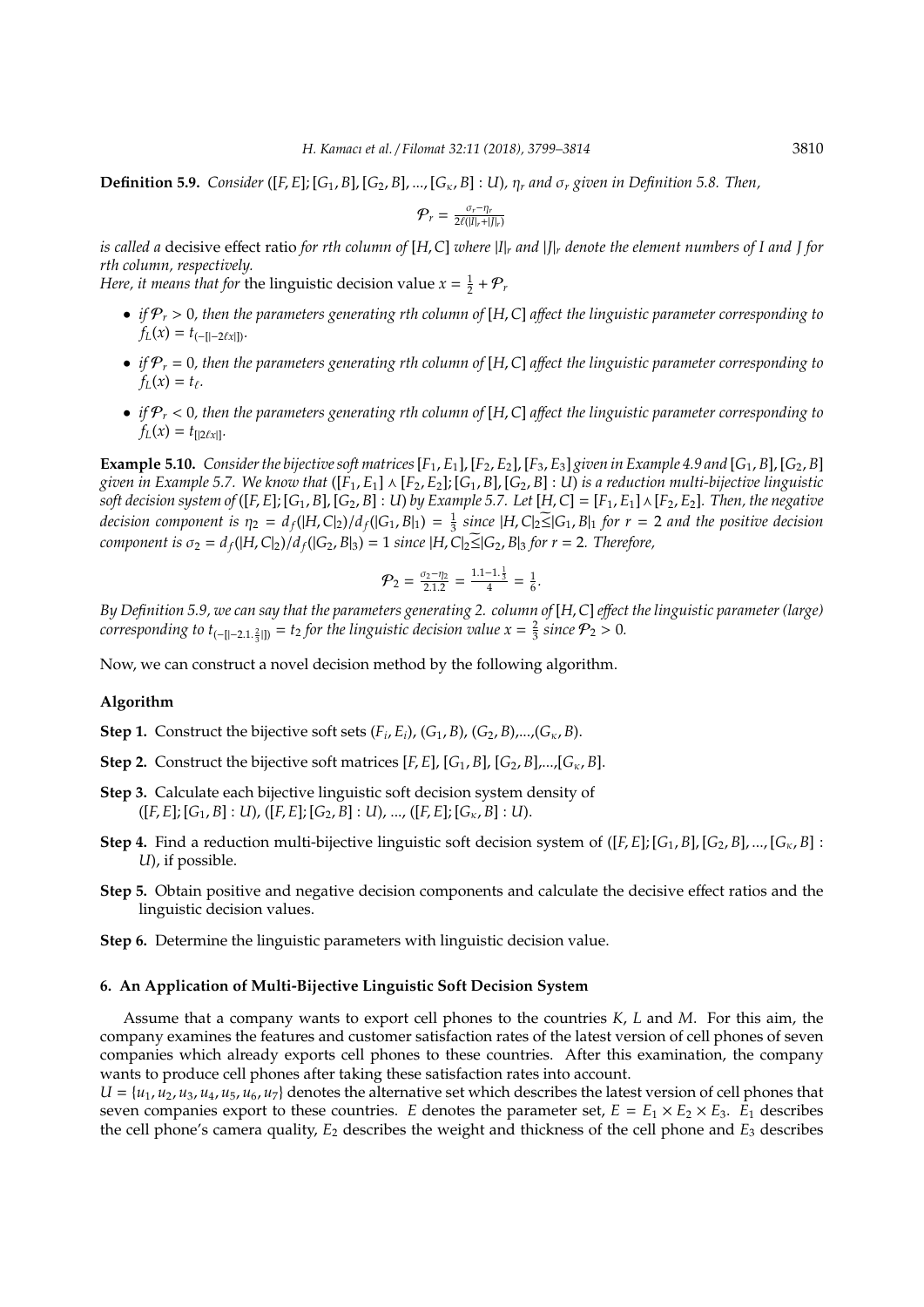the cell phone's processor speed. These parameter sets are  $E_1 = \{x_1 = normal, x_2 = good, x_3 = very good\}$ ,  $E_2 = \{y_1 = light - thin, y_2 = heavy - thick\}$  and  $E_3 = \{z_1 = speedy, z_2 = extremely speedy\}$ , respectively. Also, the linguistic set *B* denotes customer satisfaction rates of the cell phones such that  $\vec{B} = \{t_0 = \text{very low}, t_1 = \text{very low}, t_2 = \text{very low} \}$ *low*,  $t_2$  = *slightly low*,  $t_3$  = *moderate*,  $t_4$  = *slightly high*,  $t_5$  = *high*,  $t_6$  = *very high*}.

- **Step 1.** The company has the following bijective soft sets
- $(F_1, E_1) = \{(x_1, \{u_4, u_7\}), (x_2, \{u_3, u_6\}), (x_3, \{u_1, u_2, u_5\})\},$
- $(F_2, E_2) = \{(y_1, \{u_1, u_4, u_5, u_6\}), (y_2, \{u_2, u_3, u_7\})\},$
- $(F_3, E_3) = \{(z_1, \{u_1, u_2, u_5\}), (z_2, \{u_3, u_4, u_6, u_7\})\},\$

 $(G_1, B) = \{(t_1, \{u_4\}), (t_3, \{u_3, u_7\}), (t_4, \{u_2, u_6\}), (t_5, \{u_1, u_5\})\}$  for the country *K*,

 $(G_2, B) = \{(t_1, \{u_7\}), (t_2, \{u_3, u_4\}), (t_3, \{u_2\}), (t_4, \{u_5\}), (t_5, \{u_6\}), (t_6, \{u_1\})\}$  for the country *L*,

 $(G_3, B) = \{(t_0, \{u_7\}), (t_3, \{u_4\}), (t_4, \{u_3, u_6\}), (t_6, \{u_1, u_2, u_5\})\}$  for the country *M*.

**Step 2.** The company construct the bijective soft matrices as follows

|              | 0                |          |          |                  |                  |              |                  |   |                  |          |          |               |          |                |   | 0        |          |                  |          |   |                  | 0        |  |
|--------------|------------------|----------|----------|------------------|------------------|--------------|------------------|---|------------------|----------|----------|---------------|----------|----------------|---|----------|----------|------------------|----------|---|------------------|----------|--|
|              | 0                | 0        | 0        | $\left( \right)$ | $\left( \right)$ | $\mathbf{0}$ | $\left( \right)$ | 0 | $\left( \right)$ | 0        |          | $\mathcal{O}$ |          |                |   | 0        | 0        | $\mathbf{0}$     | 0        |   |                  | $\Omega$ |  |
|              | 0                | $\Omega$ | $\theta$ |                  | $\mathbf{0}$     | 0            | $\theta$         |   |                  | $\theta$ | $\theta$ | 0             |          |                |   | 0        | $\Omega$ |                  |          | 0 | $\theta$         | 0        |  |
| $[F, E] =$   |                  |          |          |                  | $\theta$         | 0            | $\theta$         | 0 | 0                | 0        | 0        | 0             |          | , $[G_1, B] =$ |   | 0        |          |                  |          | 0 | $\theta$         | $\theta$ |  |
|              | 0                | 0        | 0        | $\left( \right)$ | $\left( \right)$ | 0            | $\Omega$         | 0 |                  | 0        | 0        | 0             |          |                |   | 0        | $\Omega$ | $\mathbf{0}$     | 0        | 0 |                  | $\Omega$ |  |
|              | $\Omega$         | $\Omega$ |          |                  | $\theta$         |              | 0                | 0 | 0                | 0        | 0        | 0             |          |                |   | $\theta$ | 0        | 0                |          |   | $\left( \right)$ | $\theta$ |  |
|              | 0                | 0        | 0        |                  | $\left( \right)$ | $\mathbf{0}$ | 0                | 0 | 0                | 0        | 0        | $\theta$      |          |                |   | $\theta$ | 0        | 0                |          | 0 | $\theta$         | $\theta$ |  |
|              | $\theta$         | 0        |          | 0                | $\mathbf{0}$     |              |                  |   |                  |          |          |               |          |                |   | 0        | 0        | ∩                |          |   |                  |          |  |
|              | 0                | 0        |          |                  | $\theta$         | 0            | $\Omega$         |   |                  |          |          |               | 0        | 0              |   |          | 0        | $\left( \right)$ |          |   |                  |          |  |
|              | 0                | 0        |          |                  | $\theta$         | $\Omega$     | $\theta$         |   |                  |          |          |               | $\theta$ | 0              |   |          |          |                  |          |   |                  |          |  |
| $[G_2, B] =$ | 0                |          |          |                  | 0                | $\Omega$     | $\theta$         |   | and $[G_3, B] =$ |          |          |               |          |                |   |          | $\theta$ |                  | 0        |   |                  |          |  |
|              | $\theta$         | 0        | 0        |                  |                  | $\Omega$     | $\Omega$         |   |                  |          |          |               | $\Omega$ | 0              | 0 | 0        | 0        | $\Omega$         | 1        |   |                  |          |  |
|              | $\theta$         | 0        | 0        | 0                | 0                |              | 0                |   |                  |          |          |               | $\theta$ | 0              |   |          |          | $\left( \right)$ | $\theta$ |   |                  |          |  |
|              | $\boldsymbol{0}$ |          | 0        | 0                | $\theta$         |              | $\Omega$         |   |                  |          |          |               | 1        | 0              | 0 | 0        | 0        |                  | $\Omega$ |   |                  |          |  |

**Step 3.** The company obtains each bijective linguistic soft decision system density as  $\tau_1 = \delta([F, E]; [G_1, B]) = \frac{d_f(Mr([F, E])}{||I||}$ !|<br>I∧l [*G*1,*B*]))  $\frac{22 + 10}{|U|} = 1$ ,  $\tau_2 = \delta([F, E]; [G_2, B]) = \frac{d_f(Mr([F, E])}{|U|}$ !I<br>I∧l [*G*2,*B*])) |*U*| = 5 7 ,  $\tau_3 = \delta([F, E]; [G_3, B]) = \frac{d_f(Mr([F, E] \Delta[G_3, B]))}{|U|}$ **Step 4.** It is seen that  $([F_1, E_1] \wedge [F_2, E_2]$ ;  $[G_1, B]$ ,  $[G_2, B]$ , ...,  $[G_\nu, B] : U$  is a reduction multi-bijective linguistic  $\frac{2(1-0.0+1)}{|U|} = 1.$ soft decision system since

 $\delta([F_1, E_1] \wedge [F_2, E_2]; [G_1, B]) = 1, \delta([F_1, E_1] \wedge [F_2, E_2]; [G_2, B]) = \frac{5}{7}$  and  $\delta([F_1, E_1] \wedge [F_2, E_2]; [G_3, B]) = 1$ .

**Step 5.** It is obtained  $\mathcal{P}_1 = -\frac{5}{36}$ , then  $x = \frac{13}{36}$  and  $t_{[[2.3, \frac{13}{36}]]} = t_2$ .  $\mathcal{P}_2 = -\frac{5}{18}$ , then  $x = \frac{2}{9}$  and  $t_{[[2.3, \frac{2}{9}]]} = t_1$ .

 $\mathcal{P}_3 = \frac{1}{6}$ , then  $x = \frac{2}{3}$  and  $t_{(-[1-2,3,\frac{2}{3}])} = t_4$ .  $\mathcal{P}_4 = 0$ , then  $x = \frac{1}{2}$  and  $t_\ell = t_3$ .

 $\mathcal{P}_5 = \frac{1}{3}$ , then  $x = \frac{5}{6}$  and  $t_{(-[|-2.3.5]_0]} = t_5$ .  $\mathcal{P}_6 = \frac{1}{12}$ , then  $x = \frac{7}{12}$  and  $t_{(-[|-2.3.5]_0]} = t_4$ .

**Step 6.** The company can determine the features of the cell phones which will be produced in the near future using the following:

- 1. If the cell phone's camera quality is normal and the weight-thickness is light-thin, then slightly low customer satisfaction( $\frac{13}{36}$ ).
- 2. If the cell phone's camera quality is normal and the weight-thickness is heavy-thick, then low customer satisfaction( $\frac{2}{9}$ ).
- 3. If the cell phone's camera quality is good and the weight-thickness is light-thin, then slightly high customer satisfaction( $\frac{2}{3}$ ).
- 4. If the cell phone's camera quality is good and the weight-thickness is heavy-thick, then moderate customer satisfaction( $\frac{1}{2}$ ).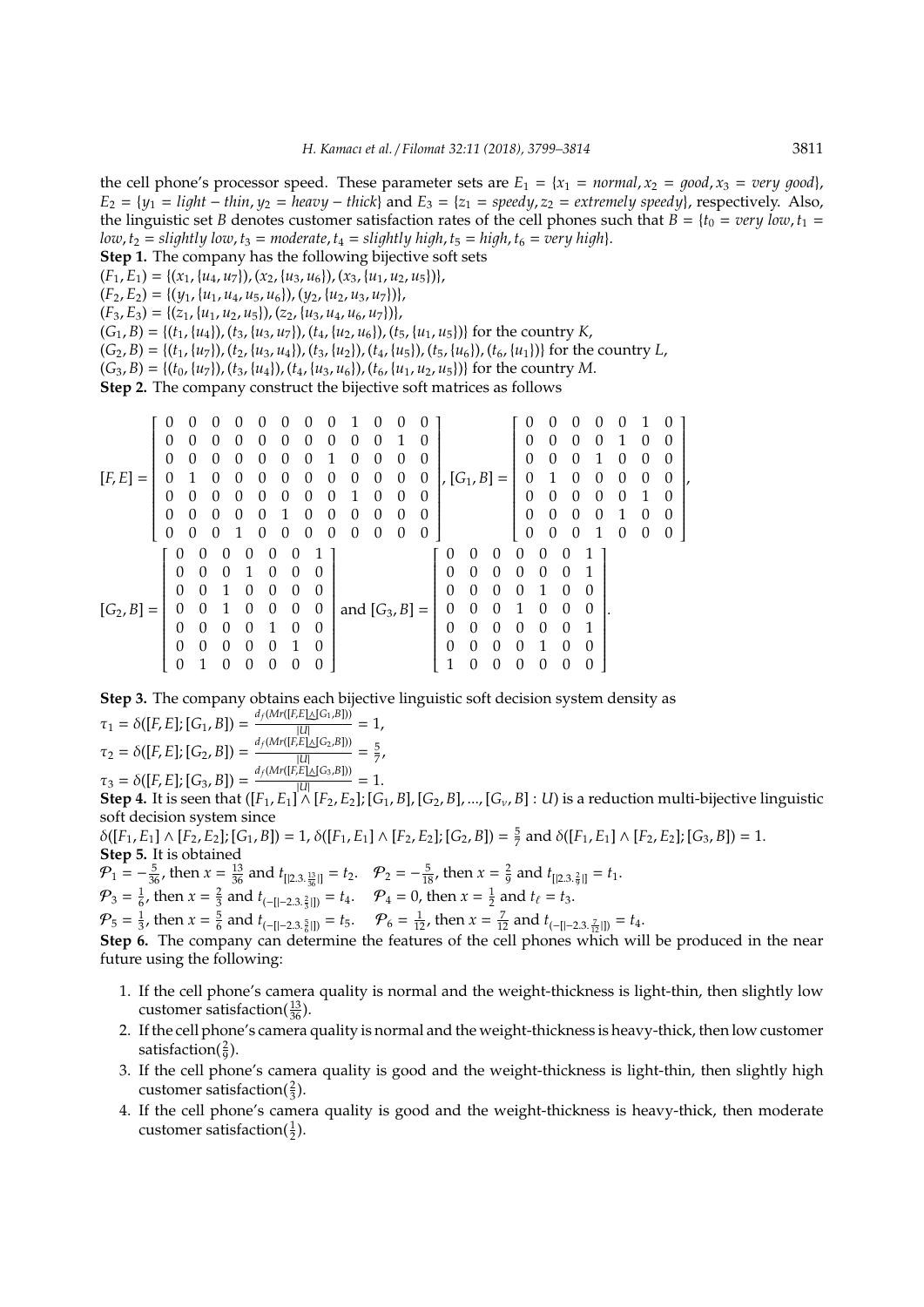- 5. If the cell phone's camera quality is very good and the weight-thickness is light-thin, then high customer satisfaction( $\frac{5}{6}$ ).
- 6. If the cell phone's camera quality is very good and the weight-thickness is heavy-thick, then slightly high customer satisfaction( $\frac{7}{12}$ ).

For instance,  $(\frac{5}{6})$  means that five of six customers can be satisfied if the company produces cell phone whose camera quality is very good and the weight-thickness is light-thin.

# **7. Conclusion**

Decision making problems can have some alternatives that do not correspond to the parameters of the decision makers, in general. If there is exactly one parameter for every alternative then the presented methods to solve this kind of problems is not sufficient. A new solution method which employs bijective soft sets was given in [13]. However, since this method was built upon the soft set structure, the calculations take very long time. In addition, it is not efficient when the number of alternatives and parameters are too many. Relatedly, we introduced the bijective soft matrix theory in this study. Thus, we increased the computation speed by ensuring transfer to the computer via matrix. Also, we created a new decision method, which employs the bijective soft matrix, by improving the method presented in [13].

### **Appendix**

## **Scilab Algorithms:**

We give Scilab codes of  $\lambda$ -product,  $\Delta$ -product and  $\lambda$ -product. We can use the following algorithms in terms of properties of the stimulation of the stimulation of the stimulation of the stimulation of the stimulatio e terms of convenience for multi-bijective linguistic decision system involving a large number of bijective soft matrices.

| for $\land$ -product and Multi- $\land$ -product | for $\Lambda$ -product      | for $\wedge$ -product       |
|--------------------------------------------------|-----------------------------|-----------------------------|
|                                                  |                             |                             |
| function $c=$ andprod $(a,b)$                    | function $R = restand(f,g)$ | function $R1 =$ reland(f,g) |
| $[n,m1]=size(a);$                                | $[n,m1]=size(f);$           | $[n,m1]=size(f);$           |
| $[n,m2] = size(b);$                              | $[n,m2]$ =size(g);          | $[n,m2]=size(q);$           |
| $c = zeros(n, m1*m2);$                           | $R = zeros(n, m1*m2);$      | $Rl = zeros(n, m1*m2);$     |
| for $i=1:n$                                      | for $j=1:m1$                | for $j=1:m1$                |
| for $j=1:m1$                                     | for $k=1:m2$                | for $k=1:m2$                |
| for $k=1:m2$                                     | $p=(j-1)*m2+k;$             | $p=(j-1)*m2+k;$             |
| $p=(j-1)*m2+k;$                                  | if $f(:, i) \leq g(:, k)$   | if $f(:,j) \leq 1 - g(:,k)$ |
| $c(i, p) = a(i, j) * b(i, k);$                   | $R(:, p) = f(:, i)$ ;       | $R1(:, p) = zeros('c');$    |
| end                                              | else                        | else                        |
| end                                              | $R(:, p) = zeros('c')$      | $R1(:, p)=f(:, i)$          |
| end                                              | end                         | end                         |
| endfunction                                      | end                         | end                         |
|                                                  | end                         | end                         |
| function f=andprodmulti(varargin)                | endfunction                 | endfunction                 |
| $r = argn(2)$ :                                  |                             |                             |
| $X=varargin(1);$                                 |                             |                             |
| for $i=2:r$                                      |                             |                             |
| $X = and prod(X, varargin(i));$                  |                             |                             |
| end                                              |                             |                             |
| $f = X$                                          |                             |                             |
| endfunction                                      |                             |                             |
|                                                  |                             |                             |

Note that a, b, f, g in this table represent bijective soft matrices.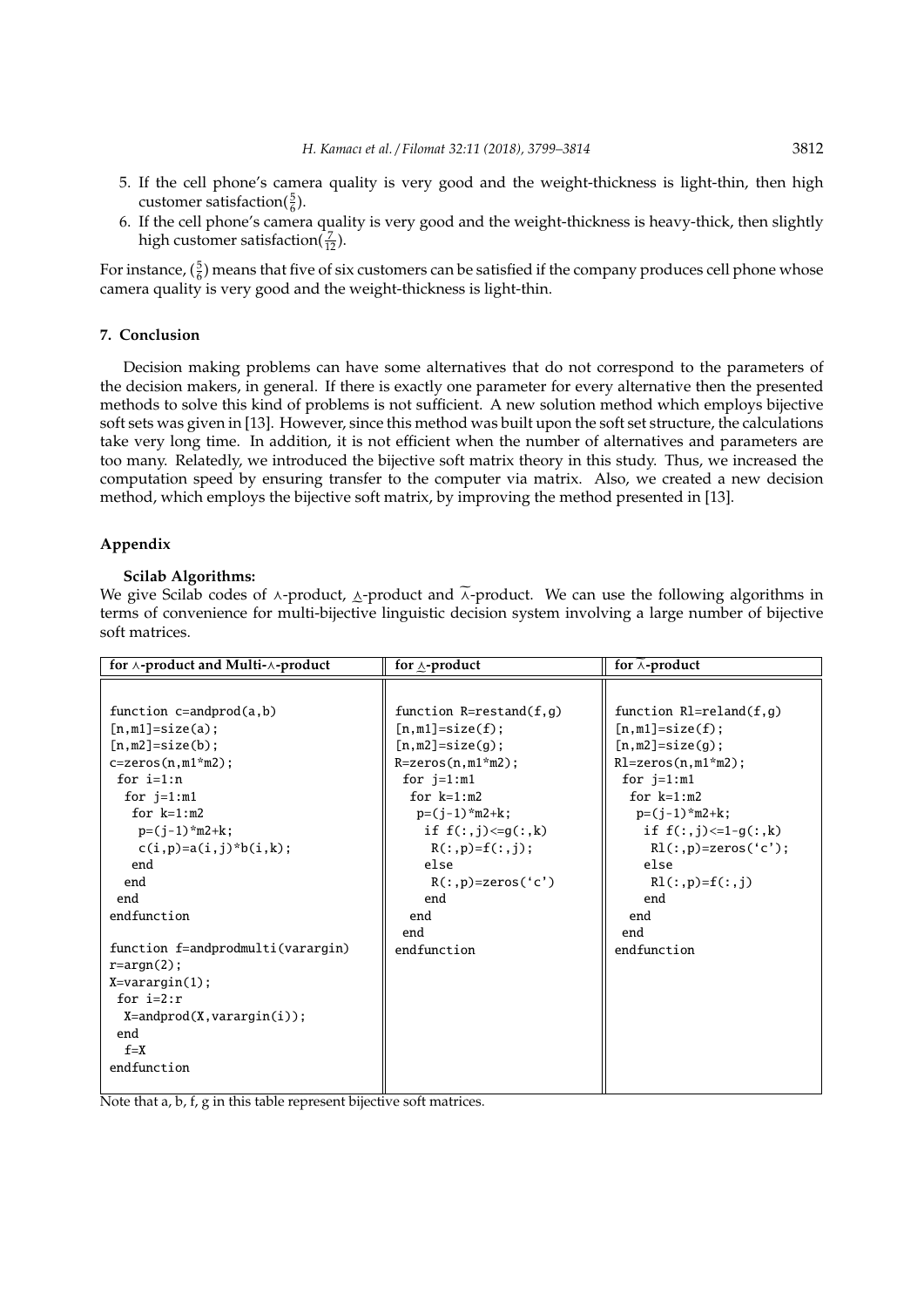#### **References**

- [1] Z. Aiwu, G. Hongjun, Fuzzy-valued linguistic soft set theory and multi-attribute decisison-making application, Choas, Solitons and Fractals 89 (2016) 2–7.
- [2] J. C. R. Alcantud, G. Santos-García, A new criterion for soft set based decision making problems under incomplete information, International Journal of Computational Intelligence Systems 10 (2017) 394–404.
- [3] A. O. Atagün, H. Kamacı, O. Oktay, Reduced soft matrices and generalized products with applications in decision making, Neural Computing and Applications 29 (2018) 445–456.
- [4] A. T. Azar, H. H. Inbarani, S. U. Kumar, H. S. Own, Hybrid system based on bijective soft and neural network for Egyptian neotanal jaundice diagnosis, International Journal of Intelligent Engineering Informatics 4 (2016) 71–90.
- [5] T. M. Basu, N. M. Mahapatra, S. K. Mondal, Matrices in soft set theory and their applications in decision making problems, South Asian Journal of Mathematics 2 (2012) 126–143.
- [6] N. Çağman, S. Enginoğlu, Soft set theory and uni-int decision making, European Journal of Operational Research 207 (2010) 848–855.
- [7] N. Cağman, S. Enginoğlu, Soft matrix theory and its decision making, Computers and Mathematics with Applications 59 (2010) 3308–3314.
- [8] D. Chen, E. C. C. Tsang, D. S. Yeung, X Wang, The parameterization reduction of soft sets and its applications, Computers and Mathematics with Applications 49 (2005) 757–763.
- [9] M. Delgado, J. L. Verdegay, M. A. Vila, Linguistic decision making models, International Journal of Intelligent Systems 7 (1992) 479–492.
- [10] F. Feng, Y. Li, N. Çağman, Generalized uni-int decision making schemes based on choice value soft sets, European Journal of Operational Research 220 (2012) 162–170.
- [11] Q. Feng, Y. Zhou, Soft discernibility matrix and its applications in decision making, Applied Soft Computing 24 (2014) 749–756.
- [12] W. L. Gau, D. J. Buehrer, Vague sets, IEEE Transactions on Systems, Man, and Cybernetics 23 (1993) 610–614.
- [13] K. Gong, Z. Xiao, X. Zhang, The bijective soft set with its operations, Computers and Mathematics with Applications 60 (2010) 2270–2278.
- [14] K. Gong, P. Wang, Y. Peng, Fault-tolerant enhanced bijective soft set with applications, Applied Soft Computing 54 (2017) 431–439.
- [15] K. Gong, P. Wang, Z. Xiao, Bijective soft reduction system based parameters reduction under fuzzy environments, Applied Mathematical Modelling 37 (2013) 4474–4485.
- [16] M. B. Gorzalzany, A method of inference in approximate reasoning based on interval-valued fuzzy sets, Fuzzy Sets and Systems 21 (1987) 1–17.
- [17] T. Herawan, M. M. Deris, Soft decision making for patients suspected influenza, In D. Taniar et al. (Eds.): ICCSA 2010, Part III, Lecture Notes in Computer Science 6018 (2010) 405–418.
- [18] T. Herawan, Soft set-based decision making for patients suspected influenza-like illness, International Journal of Modern Physics: Conference Series 1 (2010) 1-5.
- [19] F. Herrera, E. Herrera-Viedma, Linguistic decision analysis: steps for solving decision problems under linguistic information, Fuzzy Sets and Systems 115 (2000) 67–82.
- [20] F. Herrera, E. Herrera-Viedma, J. L. Verdegay, A sequential selection process in group decision making with a linguistic assessment approach, Information Sciences 85 (1995) 223–239.
- [21] F. Herrera, E. Herrera-Viedma, J. L. Verdegay, A model of consensus in group decision making under linguistic assessment, Fuzzy Sets and Systems 78 (1996) 73–87.
- [22] E. Herrera-Viedma, F. Mata, L. Martínez, F. Chiclana, L. G. Pérez, Measurements of consensus in multi-granular linguistic group decision-making, MDAI: International Conference on Modeling Decisions for Artificial Intelligence (2004) 194–204.
- [23] H. Kamacı, A. O. Atagün, A. Sönmezoğlu, Row-products of soft matrices with applications in multiple-disjoint decision making, Applied Soft Computing 62 (2018) 892–914.
- [24] Z. Kong, L. Gao, L. Wang, S. Li, The normal parameter reduction of soft sets and its algorithm, Computers and Mathematics with Applications 56 (2008) 3029–3037.
- [25] S. U. Kumar, H. H. Inbarani, S. S. Kumar, Bijective soft set based classification of medical data, International Conference on Pattern Recognition Informatics and Mobile Engineering (2013) 517-521.
- [26] P. K. Maji, A. R. Roy, R. Biswas, An application of soft sets in a decision making problem, Computers and Mathematics with Applications 44 (2002) 1077–1083.
- [27] D. Molodtsov, Soft set theory-first results, Computers and Mathematics with Applications 37 (1999) 19–31.
- [28] Z. Pawlak, Rough sets, International Journal of Computer and Information Sciences 11 (1982) 341–356.
- [29] K. Qin, J. Yang, X. Zhang, Soft set approaches to decision making problems, International Conference on Rough Sets and Knowledge Technology (2012) 456–464.
- [30] Z. Tao, H. Chen, X. Song, L. Zhou, J. Liu, Uncertain linguistic fuzzy soft sets and their applications in group decision making, Applied Soft Computing 34 (2015) 587–605.
- [31] V. Tiwari, P. K. Jain, P. Tandon, A bijective soft set theoretic approach for concept selection in design process, Journal of Engineering Design 28 (2017) 100–117.
- [32] Z. Xiao, K. Gong, S. Xia, Y. Zou, Exclusive disjunctive soft sets, Computers and Mathematics with Applications 59 (2010) 2128–2137.
- [33] W.-E. Yang, X.-F. Wang, J.-Q. Wang, Counted linguistic variable in decision-making, International Journal of Fuzzy Systems 16 (2014) 196–203.
- [34] L. A. Zadeh, Fuzzy sets, Information and Control 8 (1965) 338-353.